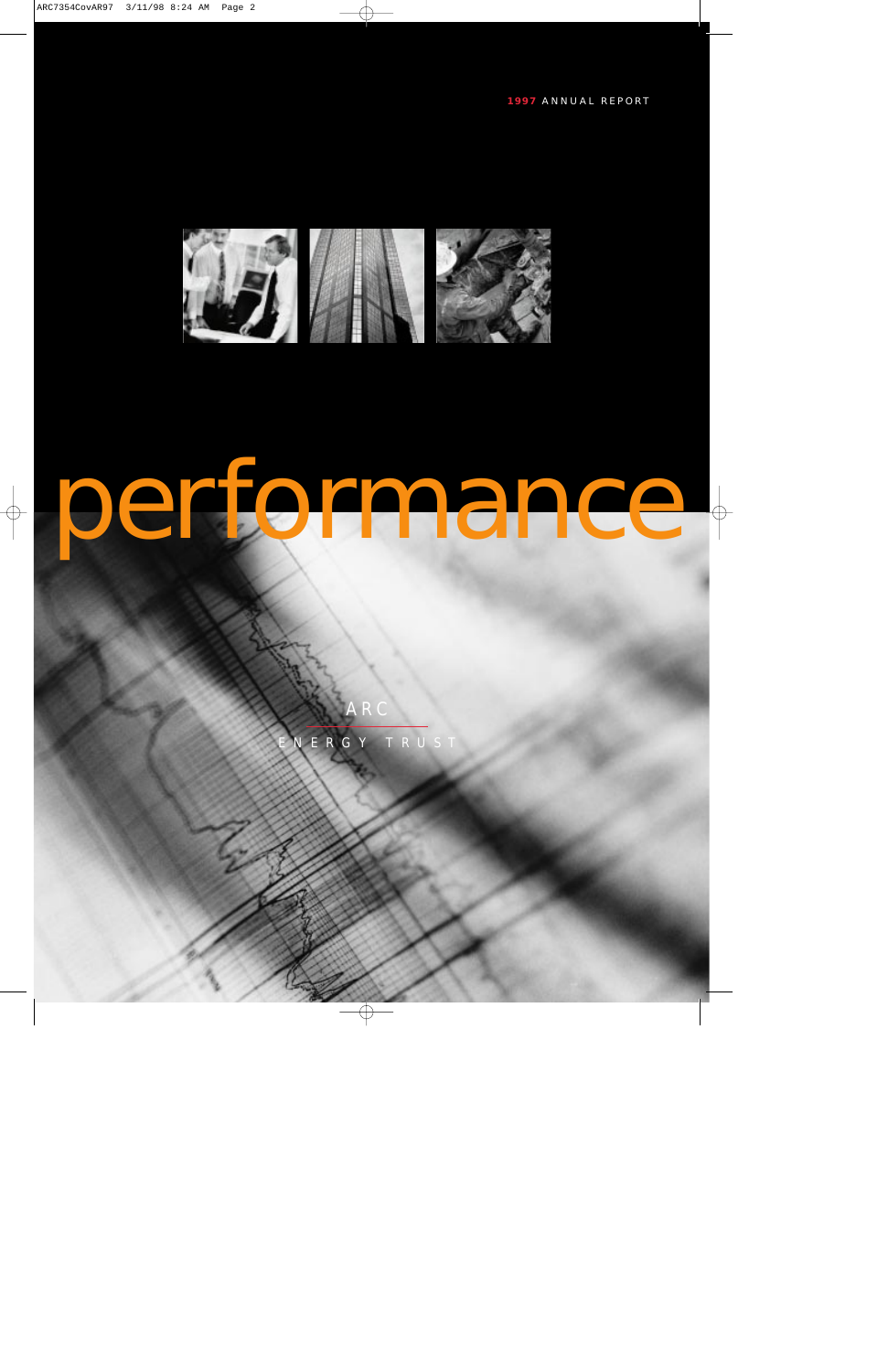- **02 Message to Unitholders**
- **06 ARC Energy Trust Structure**
- **09 Operations Review**
- **11 Major Property Review**
- **16 Reserves**
- **19 Management's Discussion and Analysis**

**25 Combined Financial Statements** 

- **29 Notes to the Combined Financial Statements**
- **IBC Corporate Information**

### *ARC Energy Trust*

## vision



**Notice of Annual Meeting: The Annual Meeting of unitholders will be held on May 12, 1998 at 3:30 pm at the**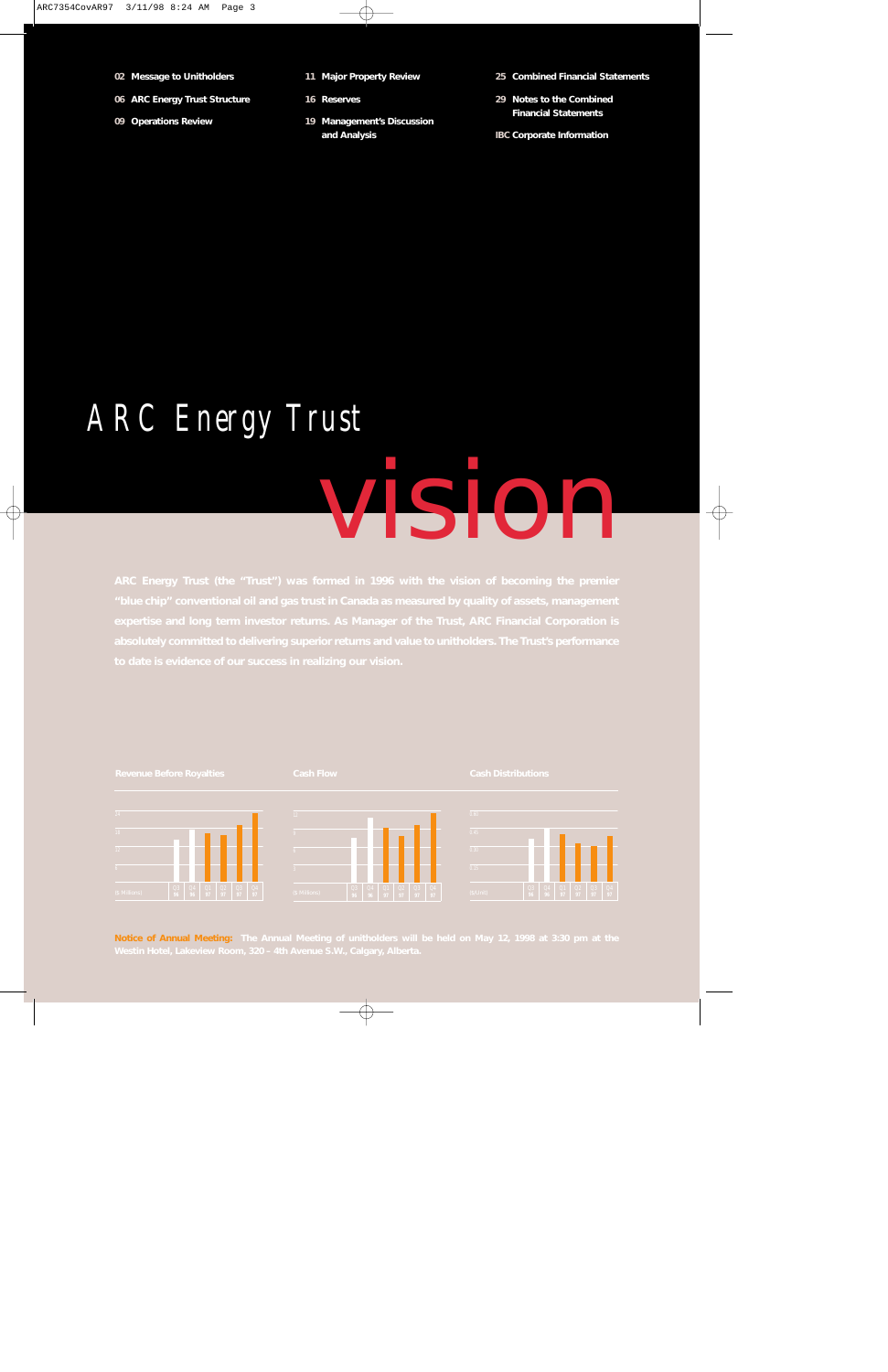#### ENERGY TRUST

#### **HIGHLIGHTS**

|                                         | <b>Year Ended</b> | <b>Six Months Ended</b> |
|-----------------------------------------|-------------------|-------------------------|
| (\$ thousands, except per unit amounts) | December 31, 1997 | December 31, 1996 *     |
| <b>Financial</b>                        |                   |                         |
| Revenue before royalties                | 74,103            | 31,908                  |
| Per unit                                | 3.24              | 1.77                    |
| Cash flow                               | 37,757            | 18,315                  |
| Per unit                                | 1.65              | 1.02                    |
| Net income                              | 9,165             | 7,108                   |
| Per unit                                | 0.40              | 0.39                    |
| Cash distributions                      | 33,242            | 14,580                  |
| Per unit <sup>**</sup>                  | 1.40              | 0.81                    |
| Working capital                         | 4,647             | 1,647                   |
| Long term debt                          | 65,955            | 37,998                  |
| Unitholders' equity                     | 212,140           | 160,834                 |
| Weighted average units                  | 22,836,888        | 18,000,000              |
| Units outstanding at year-end           | 25,604,000        | 18,000,000              |

\* From inception at July 1, 1996 \*\* Based on the number of units outstanding at each cash distribution date

#### **Operating**

| Production                   |       |       |
|------------------------------|-------|-------|
| Crude oil (Bbls/d)           | 3,656 | 2,922 |
| Natural gas (Mmcf/d)         | 38.40 | 29.47 |
| Natural gas liquids (Bbls/d) | 1.929 | 1,732 |
| Total (Boe/d)                | 9,425 | 7,600 |
| Average prices               |       |       |
| Crude oil (\$/Bbl)           | 26.35 | 29.76 |
| Natural gas (\$/Mcf)         | 1.82  | 1.61  |
| Natural gas liquids (\$/Bbl) | 18.27 | 20.31 |
| Oil equivalent (\$/Boe)      | 21.54 | 22.31 |

| (based on daily closing price) | 1996  | 1997  | 1997<br>First Quarter Second Quarter | 1997<br>Third Ouarter | 1997<br>Fourth Quarter |
|--------------------------------|-------|-------|--------------------------------------|-----------------------|------------------------|
| <b>Trust Unit Trading</b>      |       |       |                                      |                       |                        |
| Prices (\$)                    |       |       |                                      |                       |                        |
| High                           | 12.85 | 12.30 | 12.00                                | 13.00                 | 12.95                  |
| Low                            | 9.90  | 10.60 | 10.35                                | 11.95                 | 10.15                  |
| Close                          | 12.25 | 10.90 | 11.95                                | 13.00                 | 10.45                  |
| Average daily volume (000s)    | 98    | 47    | 61                                   | 63                    | 48                     |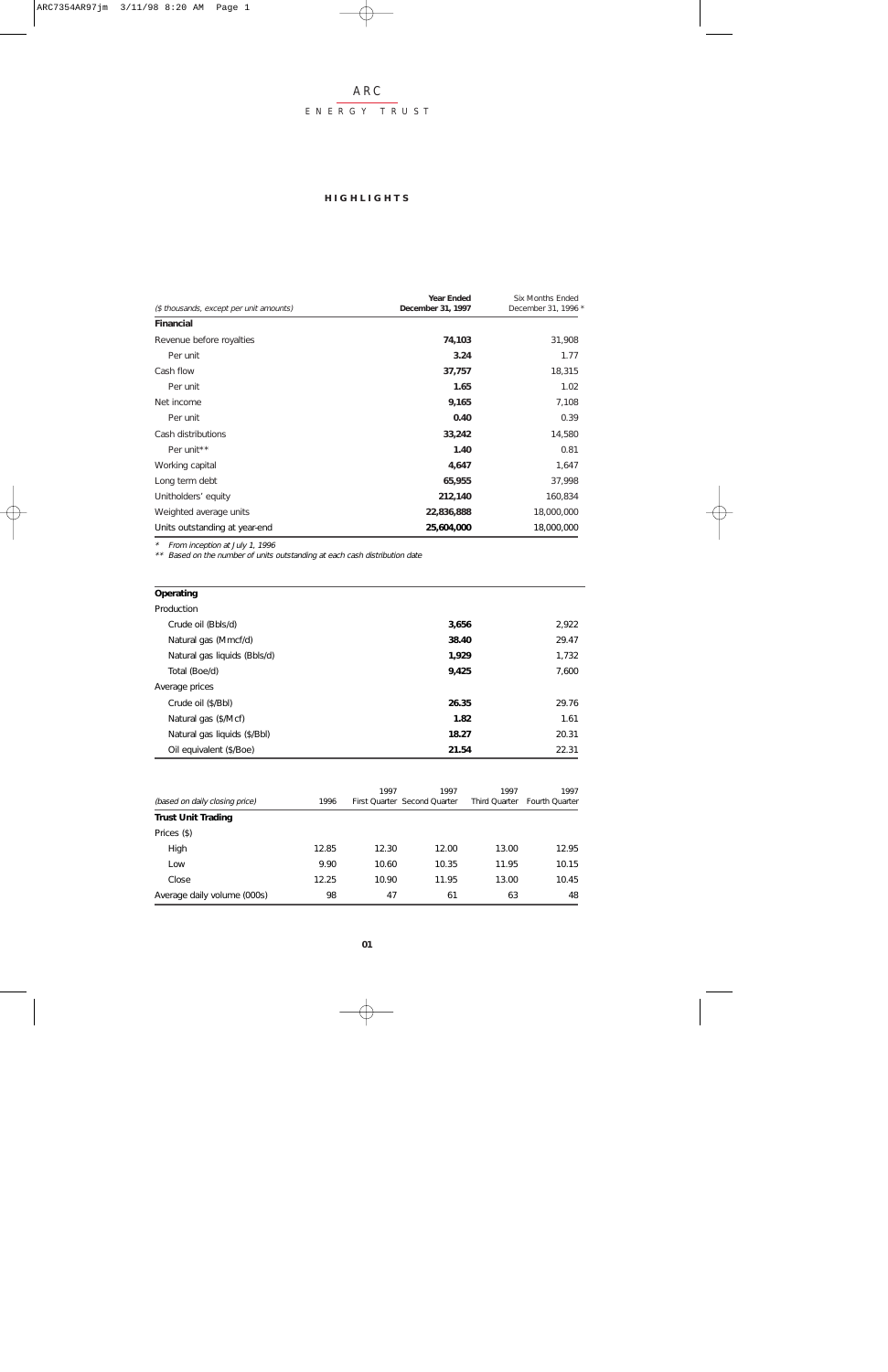#### ARC ENERGY TRUST

*Mac H. Van Wielingen Director, Vice-Chairman and Chief Executive Officer*



*John P. Dielwart Director and President*

#### **MESSAGE TO UNITHOLDERS**

We have selected "performance" as the theme for this year's annual report to highlight our results to date and to re-emphasize our commitment to generating superior returns for our unitholders. We are unequivocal in communicating to our unitholders that 1997 was a year of very strong performance. In creating ARC Energy Trust (the "Trust"), our vision was to build the premier "blue chip" conventional oil and gas trust in Canada. We have stated that our progress towards this goal would be measured by the quality of the assets acquired by the Trust, the development and application of management and technical expertise in all areas of the Trust's activities and through generating superior long term investor returns. Based upon the results in each of these areas, we believe our progress towards realizing our vision is now well established.

A key element of our performance in 1997 related to the implementation of a successful acquisition based going concern strategy which enhanced unitholder distributions and value. The Trust completed a number of transactions which resulted in a total net acquisition of \$94.4 million of new oil and gas properties. Critical to the ongoing success of the Trust is the financial market support required to finance our acquisition program. The Trust was highly successful in receiving market support during 1997 with two equity financings completed for gross proceeds of \$80.0 million.

Another significant event was our decision to take over operatorship of the main producing properties in our Pembina core area. Field optimization activities and cost control measures which were initiated have already resulted in increased production and reduced operating costs. This improved performance will be of long term financial benefit to our unitholders.

The ultimate measure of performance is investor returns. Our strategies and decisions have resulted in total returns to our unitholders that have been the highest among all new conventional oil and gas royalty trusts. Unitholder distributions generated in 1997 were \$1.40 per unit, bringing total distributions during the Trust's first 18 months of operation to \$2.21 per unit. Including capital appreciation, this represents a 26 percent total return in the 18 months from inception to year end 1997 for our initial investors. As Manager of the Trust, we are committed to generating superior investor returns and our 1997 results demonstrate that we are performing well on that critical measure.

#### **Acquisition Activity**

Management of the Trust's assets involves both the acquisition and disposition of oil and gas properties to capitalize on opportunities which develop in the market. The Trust had a very successful year in 1997 completing two major and two minor acquisitions for a total of \$105.5 million. These transactions added 4,325 barrels of oil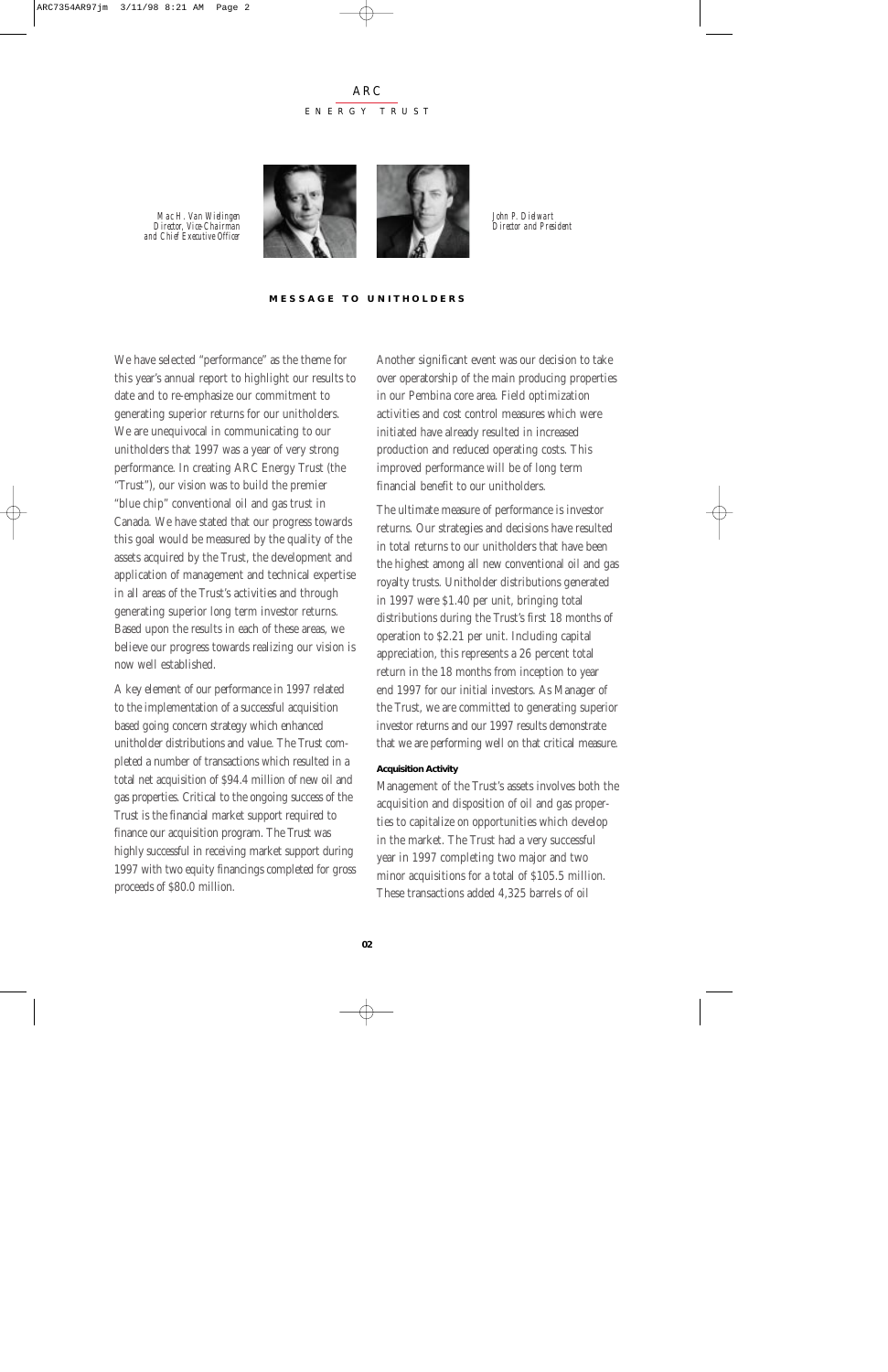equivalent per day of production and 18.5 million barrels of oil equivalent of reserves to the Trust at an average purchase price of \$5.42 per barrel of oil equivalent, net of Alberta Royalty Tax Credit expected to be received. In addition, the Trust completed three minor dispositions for a total of \$11.1 million which included 425 barrels of oil equivalent per day of production and 1.7 million barrels of oil equivalent of reserves at an average sale price of \$6.46 per barrel of oil equivalent. The result of these transactions was a net acquisition of \$94.4 million for 3,900 barrels of oil equivalent per day of production and 16.8 million barrels of oil equivalent of reserves at an average price of \$5.32 per barrel of oil equivalent. The net acquisitions replaced 490 percent of the Trust's 1997 production and increased the Trust's reserves and production by approximately 40 percent.

The assets acquired in 1997 were very attractive in that they included additional interests in our core area of Pembina as well as interests in a number of high quality units in Alberta and Saskatchewan. The risked reserve life index of the new properties is 11.7 years which is consistent with that of our initial properties. At year end, the risked reserve life index for the Trust's properties was 12.0 years.

Our acquisition strategy will continue to be focused on acquiring additional interests in our existing core properties as well as establishing new core areas for the Trust.

#### **Financing Activity**

A crucial component of the Trust's going concern strategy is the financial market support to finance growth through acquisitions. Market support for the Trust was demonstrated during 1997 with the completion of two financings, a private placement of

1.1 million special warrants at \$11.00 per warrant for gross proceeds of \$12.1 million which closed on March 25, 1997, and the issue of 6.5 million new trust units at \$10.45 per unit for gross proceeds of \$67.9 million which closed on May 21, 1997. At year end 1997, the number of outstanding units of the Trust was 25.6 million.

#### **Financial and Operating Performance**

Production during 1997 increased 24 percent to 9,425 barrels of oil equivalent per day from 7,600 barrels of oil equivalent per day in 1996 as a result of acquisitions completed during the year as well as positive results from field optimization efforts and infill drilling programs within existing properties. The Trust completed 1997 with an exit production rate of 10,750 barrels of oil equivalent per day, a 41 percent increase over the 1996 exit production rate of 7,650 barrels of oil equivalent per day. The exit 1997 production mix was 59 percent crude oil and natural gas liquids and 41 percent natural gas.

Crude oil and natural gas liquids prices for the year were \$26.35 per barrel and \$18.27 per barrel, respectively, while the average natural gas price was \$1.82 per thousand cubic feet. Revenues for the year totaled \$74.1 million, reflecting an overall average selling price of \$21.54 per barrel of oil equivalent. Royalties and operating costs of \$3.56 and \$5.16 per barrel of oil equivalent resulted in an average netback of \$12.82 per barrel of oil equivalent.

Earnings and cash flow totaled \$9.2 million (\$0.40 per unit) and \$37.8 million (\$1.65 per unit) respectively for the year, resulting in total cash distributions to unitholders of \$1.40 per unit for 1997.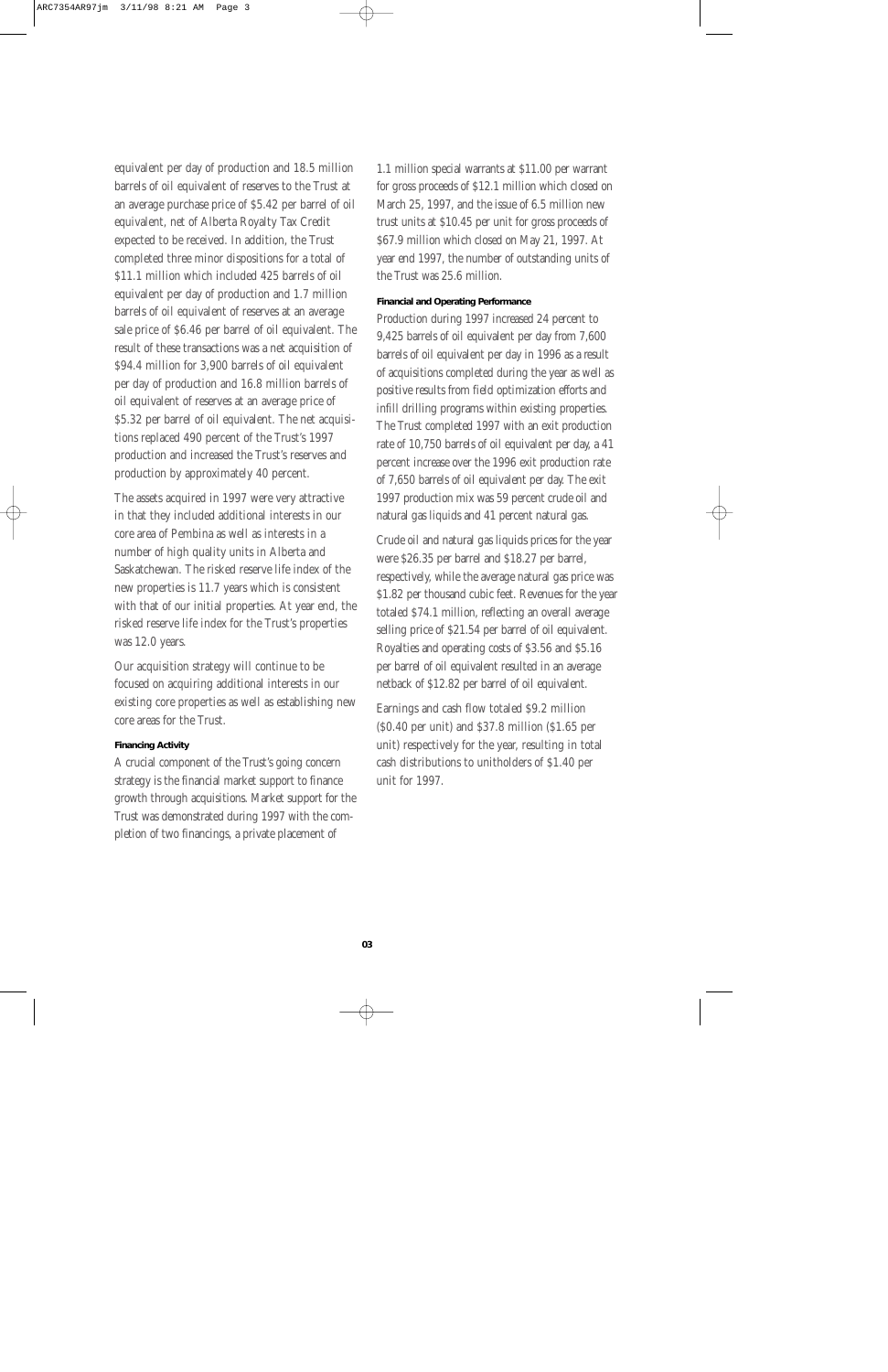#### **1998 Outlook**

Since inception, we have demonstrated our ability to deliver value to unitholders. The price paid for the Trust's initial properties was the lowest among all of the new conventional oil and gas trusts. Our 1997 acquisitions were completed at a price well below the industry average. The Trust's cost structure, including general and administrative expenses and management fees, continues to be among the lowest of all conventional oil and gas trusts. The combination of these factors has resulted in very strong financial performance and financial market support for the Trust which is a strategic advantage for us as we plan for the future.

As we begin 1998, the equity market is dramatically different from the past two years. A major market correction has occurred in the oil and gas sector and world oil prices have fallen to their lowest level in four years. As a consequence, investors are now more focused on quality, with ARC Energy Trust being recognized as a leader in this respect. The Trust continues to be the top performer in terms of total returns to unitholders among all new conventional oil and gas trusts which have entered the market since 1995.

The current environment in the oil and gas sector will provide numerous opportunities for the continued growth of the Trust. The availability of quality assets is expected to remain strong while the competition for these assets is expected to diminish. With the continued strong market

performance of the Trust, particularly relative to all of the other conventional oil and gas trusts, we are well positioned to capitalize on the opportunities which become available. As Manager of the Trust, we are absolutely committed to generating superior financial returns to our unitholders and will continue to aggressively pursue opportunities to acquire additional high quality assets which will further enhance unitholder returns and value. We will also continue to manage our existing asset base to capitalize on rationalization opportunities for non-strategic assets.

We are confident that ARC Energy Trust will continue to perform well through the current and subsequent market cycles, providing superior long term returns to our investors.

Respectfully submitted on behalf of the Board of Directors.

Mac H. Van Wielingen Director, Vice-Chairman and Chief Executive Officer

John P. Dielwart Director and President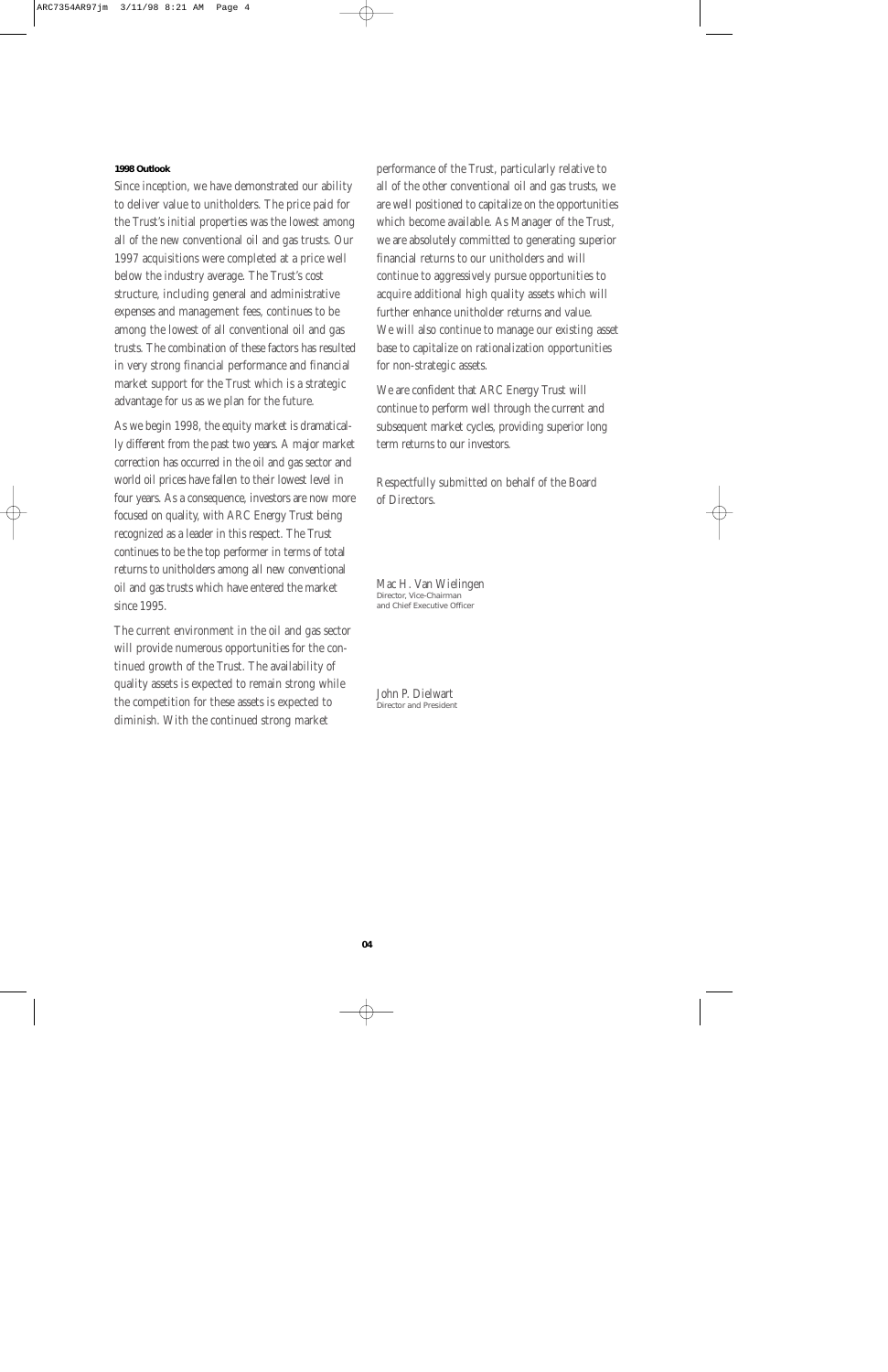## *ARC Energy Trust*

# strategy

**ARC Energy Trust's strategy is to build the Trust on a strong foundation of high quality assets and to grow through value-adding acquisitions. Fundamental to long term performance of the Trust is the success of our going concern strategy with growth funded through financial market support. The acquisitions and financings completed to date demonstrate the successful implementation of our strategy.**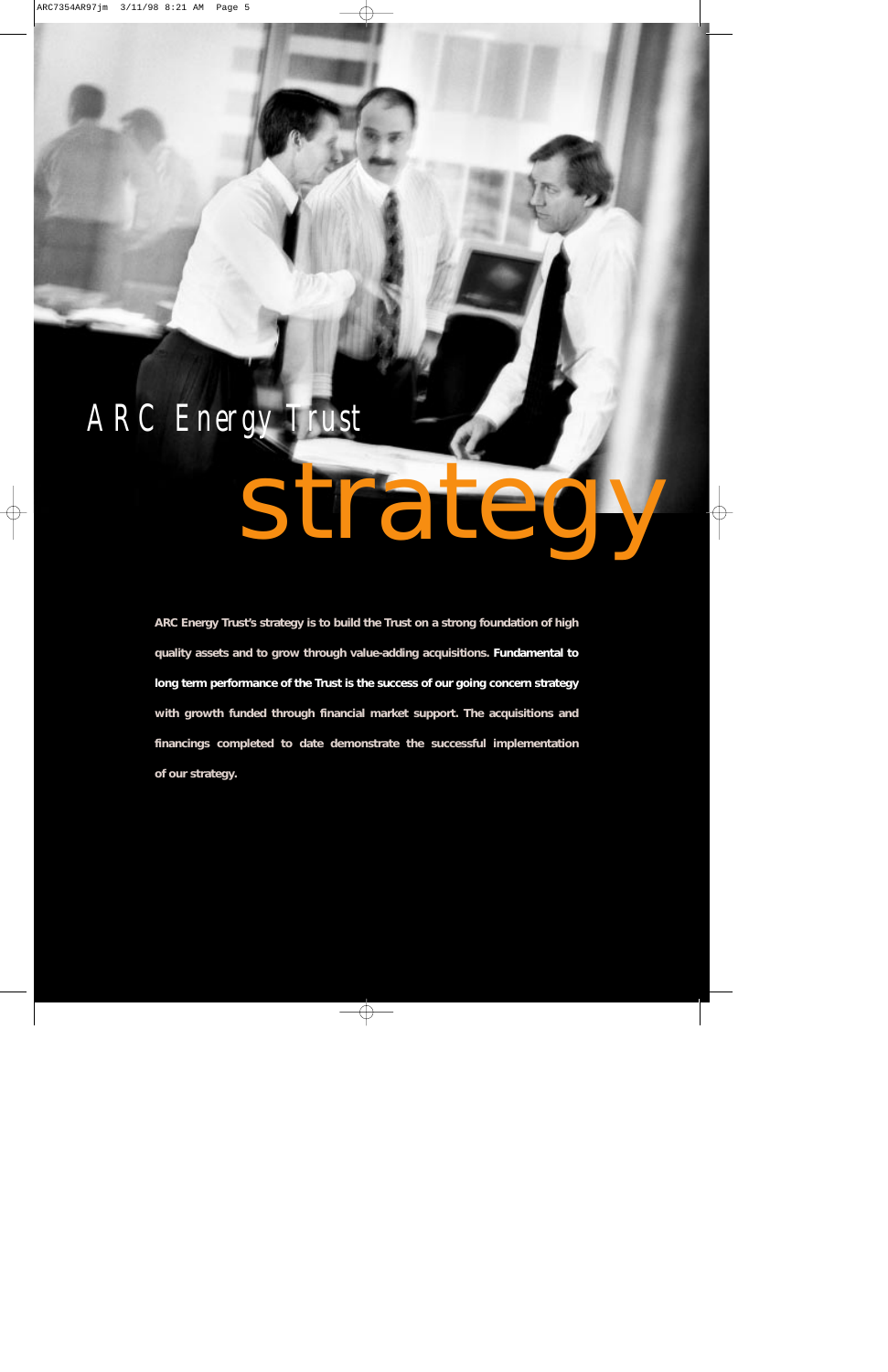#### ARC ENERGY TRUST



**ARC ENERGY TRUST STRUCTURE**

ARC Energy Trust is a closed-end investment trust which offers investors indirect ownership in cash generating assets plus the market liquidity of a publicly-traded security. The royalty trust structure allows net cash flow from oil and gas properties to flow directly to unitholders in a taxefficient manner. Business risk is minimized through the avoidance of exploration and related high risk reinvestment activities and through property and commodity diversification.

ARC Resources Ltd. was formed to acquire oil and natural gas producing properties and to grant a royalty to ARC Energy Trust. The royalty paid to unitholders consists of 99 percent of the net cash flow generated by the properties acquired by ARC Resources. Net cash flow is production revenue less operating costs, royalties, general and administrative expenses, management fees, interest charges and any taxes payable by ARC Resources. The residual one percent income from ARC Resources also accrues to the benefit of the Trust as it is used by ARC Resources to defray general and administrative costs and management fees.

ARC Resources made its first acquisition from Mobil Oil Canada for approximately \$205 million on July 11, 1996. During 1997, ARC Resources completed a number of additional transactions for total net acquisitions of \$94.4 million.

#### **Manager and Trustee**

ARC Financial Corporation is Manager of ARC Energy Trust and ARC Resources Ltd., providing both advisory and management services. Montreal Trust Company of Canada is Trustee of ARC Energy Trust.

#### **Cash Distributions**

Cash distributions of royalty income are paid to unitholders after deductions for debt principal repayments, capital expenditures and reclamation fund contributions. Cash distributions were made on a quarterly basis to June 30, 1997, before monthly cash distributions commenced in July 1997.

#### **Capital Expenditures**

Under the terms of the royalty agreement, capital expenditure deductions will not exceed 10 percent of annual net cash flow from the oil and gas properties; capital requirements in excess of this level will be



#### **ARC Energy Trust Structure**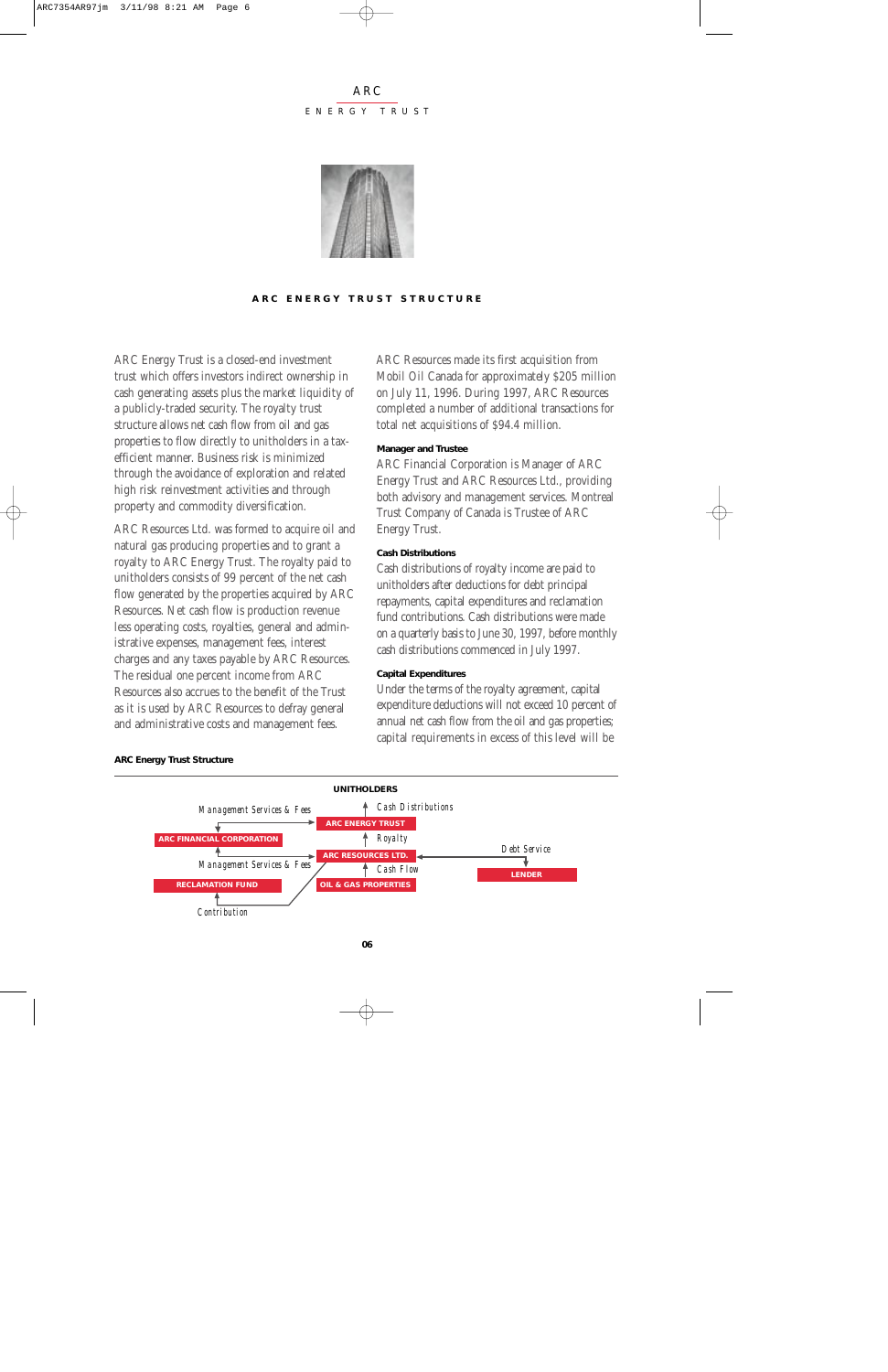financed with bank debt or through the issuance of additional Trust units. Capital expenditures are generally directed towards maintaining or improving production from the oil and gas properties. ARC Resources does not initiate any exploratory drilling, nor does it participate in exploration activities initiated by other operators.

#### **Borrowing**

ARC Resources may borrow funds to purchase additional oil and gas properties or for capital expenditures on existing assets. The revolving credit facility stands at \$100 million as at December 31, 1997. The credit facility permits borrowing at the bank's prime rate or at bankers' acceptance rates plus 60 basis points. ARC Resources intends to repay this debt from time to time through cash flow and the issuance of additional Trust units in conjunction with the financing of new acquisitions.

#### **Reclamation Fund**

ARC Resources established a reclamation fund to which it currently makes annual contributions of \$2.4 million (increased from \$1.9 million effective July 1, 1997), less current year site reclamation and abandonment costs. The intent of the fund is to ensure that estimated future environmental and reclamation obligations associated with ARC Resources' properties are funded over 20 years. Contributions to the fund may be adjusted from time to time based on revised assessments of the environmental obligations or as a result of new acquisitions.

#### **Tax Considerations for ARC Energy Trust**

Under the *Income Tax Act of Canada,* the Trust is entitled to claim various tax deductions such as Canadian Oil and Gas Property Expense, resource allowance and issue expenses. These deductions will be used to shelter most of the Trust's income. Any remaining taxable income is allocated to unitholders on a pro rata basis such that ARC Energy Trust does not pay income taxes.

#### **Tax Considerations for Unitholders**

ARC Energy Trust's 1997 cash distributions were 78 percent tax deferred. Unitholders are required to report the remaining 22 percent of 1997 cash distributions as taxable income on their 1997 income tax returns.

At this time, it is anticipated that the majority of 1998 cash distributions will also be tax deferred, with approximately 15 to 20 percent expected to be taxable for unitholders. The amount of taxable income in 1998 may be reduced if acquisitions funded by newly issued Trust units increase the royalty granted to ARC Energy Trust and result in additional income tax deductions. Conversely, the taxable portion of income could increase if commodity prices are strong and distributions exceed current expectations.

#### **Disposition of ARC Energy Trust Units**

The tax deferred or non-taxable portion of cash distributions received by a unitholder is considered a return of capital. The adjusted cost base of an ARC Energy Trust unit is calculated by deducting all tax deferred distributions received by the unitholder from the original cost of the unit. Capital gains or losses relative to this adjusted cost base will be realized by the unitholder upon the actual sale or deemed disposition of the ARC Energy Trust unit.

#### **Distribution Reinvestment Plan and Cash Investment Program**

Unitholders may elect to participate in a cash distribution reinvestment plan that will automatically reinvest all or part of the distributions from ARC Energy Trust in additional Trust units. An optional cash investment program is also available to allow cash payments of up to \$3,000 per distribution. Both plans facilitate investment in additional Trust units at prevailing market prices with no brokerage commission or Trust fees.

An application form for this purpose and a brochure detailing the terms of these programs are available from Montreal Trust Company of Canada (the Trustee) in Calgary, Alberta. Unitholders who are interested in these plans should complete the form and return it directly to the Trustee.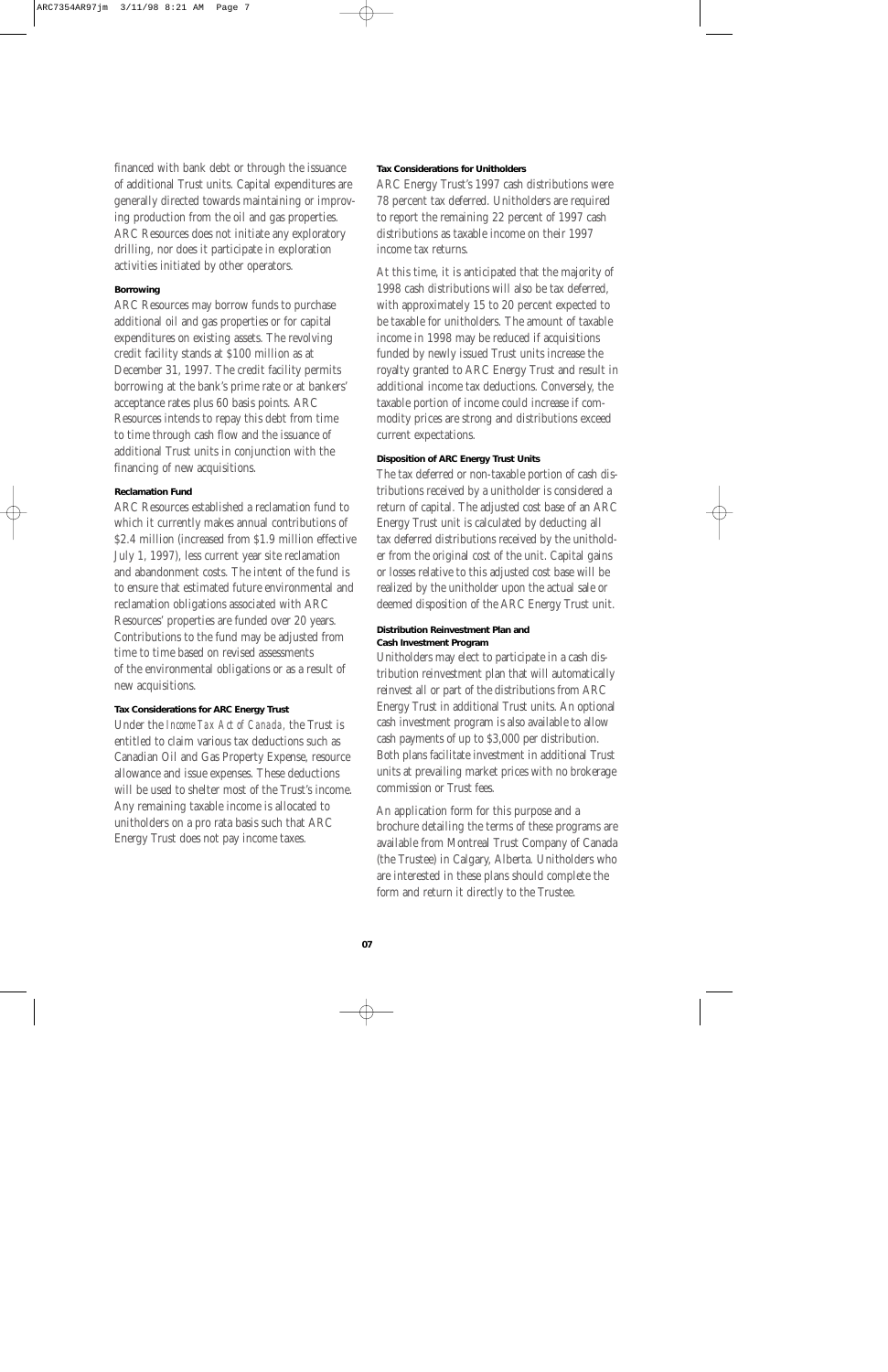

**ARC Financial Corporation, Manager of ARC Energy Trust and ARC Resources Ltd., is an established manager with unique expertise. The proven technical and management expertise of ARC Financial produces superior growth and performance in ARC Energy Trust. We see our expertise as our competitive advantage. In each of the past four years, ARC Financial Corporation has been cited as one of Canada's 50 Best Managed Private Companies in a comprehensive survey led by Arthur Andersen & Co.**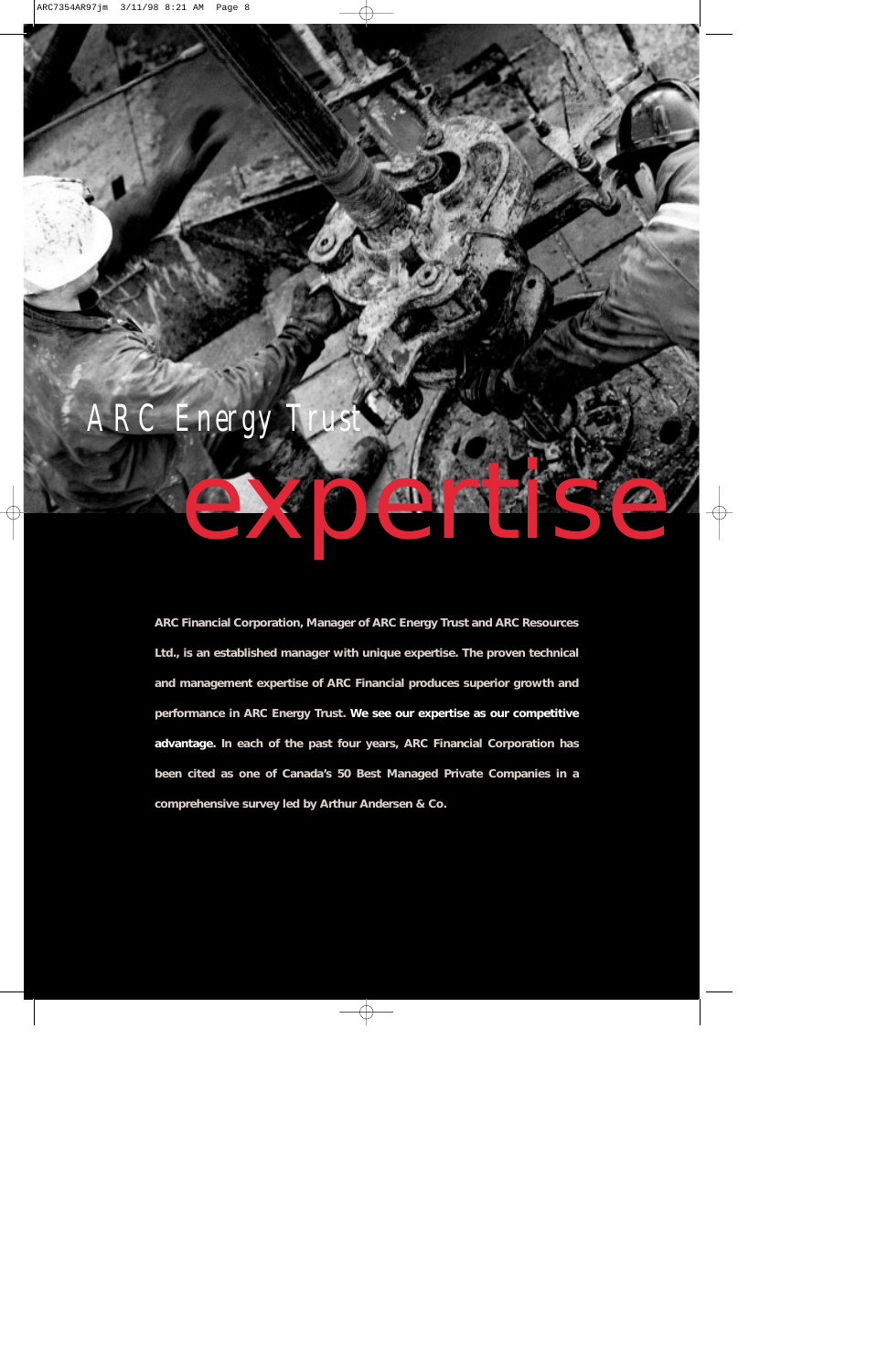#### ARC ENERGY TRUST

#### **OPERA TIONS REVIEW**

During the course of the year, production volumes increased as a result of acquisition and development activities. The 1997 exit rate was 10,750 barrels of oil equivalent per day, compared to 7,650 barrels of oil equivalent per day in 1996.

Over the year natural gas sales averaged 38.4 million cubic feet per day, oil production averaged 3,656 barrels per day and condensate and natural gas liquids volumes averaged 1,929 barrels per day. Operating costs, net of processing income, averaged \$5.16 per barrel of oil equivalent for the year.

In 1997, expenditures of \$8.8 million were undertaken to maintain existing facilities and increase production and reserves, thereby strengthening unitholder distributions and increasing asset values. Numerous initiatives including drilling, completion, tie-ins, facility modifications and production optimization were undertaken through many of our properties including Caroline, Pembina, Progress, Inga, Elmworth, Wilson Creek, Meekwap, Minnehik Buck Lake, Sylvan Lake, House Mountain, Midale, Niton and Innisfail.

|                    | Oil<br>(Bbls/d)   | Gas<br>(Mcf/d) | <b>NGLs</b><br>(Bbls/d) | Total<br>(Boe/d) |
|--------------------|-------------------|----------------|-------------------------|------------------|
| Pembina area       | 1,688             | 1,284          | 107                     | 1,923            |
| Caroline           |                   | 2,457          | 1,211                   | 1,457            |
| Progress           |                   | 4,598          | 61                      | 521              |
| <b>Buick Creek</b> |                   | 4,048          | 39                      | 444              |
| Mitsue             | 299               | 468            | 46                      | 392              |
| Innisfail          | 246               | 415            | 21                      | 308              |
| Med River          | 145               | 1,095          | 29                      | 284              |
| Inga               |                   | 2,412          | 42                      | 283              |
| House Mountain*    | 239               | 33             | 11                      | 253              |
| Marten Hills       |                   | 2,393          |                         | 239              |
| Meekwap            | 208               | 110            | 11                      | 230              |
| Minnehik           |                   | 1,633          | 58                      | 221              |
| Niton*             | 19                | 1,455          | 32                      | 197              |
| Elmworth           | $\qquad \qquad -$ | 1,631          | 28                      | 191              |
| Sylvan Lake        | 2                 | 1,302          | 49                      | 181              |
| Harmattan Elkton*  | 23                | 1,051          | 35                      | 163              |
| Midale*            | 127               | 23             |                         | 129              |
| Pouce Coupe        | 112               | 55             | 10                      | 127              |
| Other areas        | 548               | 11,936         | 139                     | 1,882            |
| Total              | 3,656             | 38,399         | 1,929                   | 9,425            |

#### **Production by Area**

\* Acquired in 1997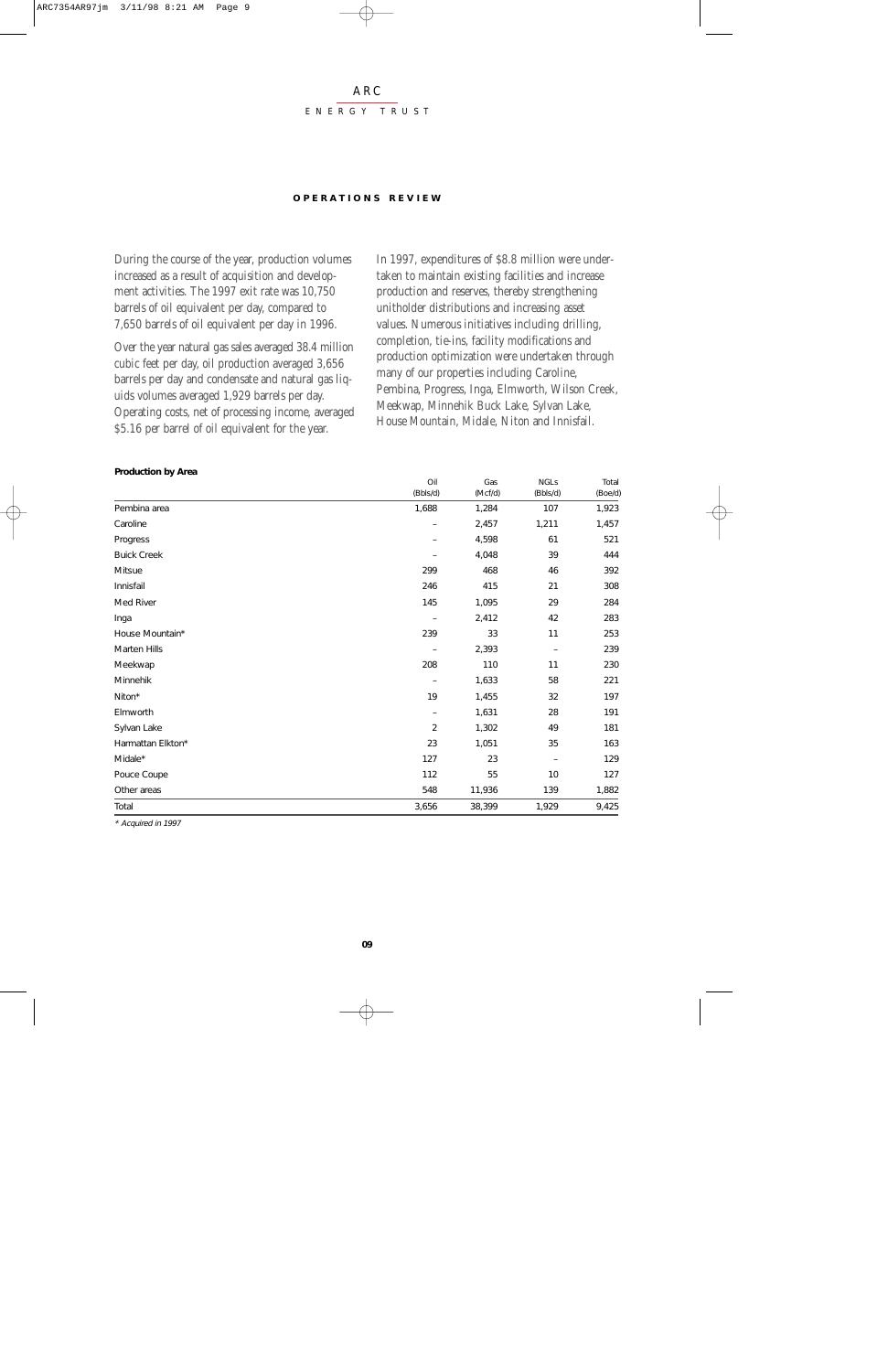|      | R.8                          | R.7                                                                                | R.6                               | $\mathsf{R}.\mathsf{5}$ |
|------|------------------------------|------------------------------------------------------------------------------------|-----------------------------------|-------------------------|
| T.50 |                              | BERRYMOOR CARDIUM UNIT                                                             | ٠<br>$\bullet$                    |                         |
| T.49 |                              | $\cdot$                                                                            | $\bullet$<br>$\overline{\bullet}$ |                         |
| T.48 | $\bullet$ . $\bullet$ .<br>٠ | PEMBINA NON-UNIT                                                                   | $\bullet\quad \bullet$<br>♦       | LINDALE CARDIUM UNIT    |
|      | $\bullet$                    | $\bullet$<br>$\begin{array}{cccccccccccccc} 0 & 0 & 0 & 0 & 0 & 0 & 0 \end{array}$ |                                   |                         |
| T.47 | $\bullet$                    | $\bullet\quad\bullet$<br>$\bullet$                                                 |                                   |                         |
|      |                              | • • •<br>٠<br>$\bullet$<br>٠                                                       |                                   | 6 MILES                 |
|      |                              |                                                                                    |                                   |                         |
|      |                              |                                                                                    |                                   |                         |

**Pembina is the Trust's major strategic asset. In close proximity to Edmonton, the area contains light, premium-quality sweet crude oil that is recovered via primary and secondary recovery techniques from the Cardium formation. The Pembina Cardium oilfield is the largest conventional oilfield ever discovered in Canada and represents the Trust's largest holding on a reserve and asset value basis.** 

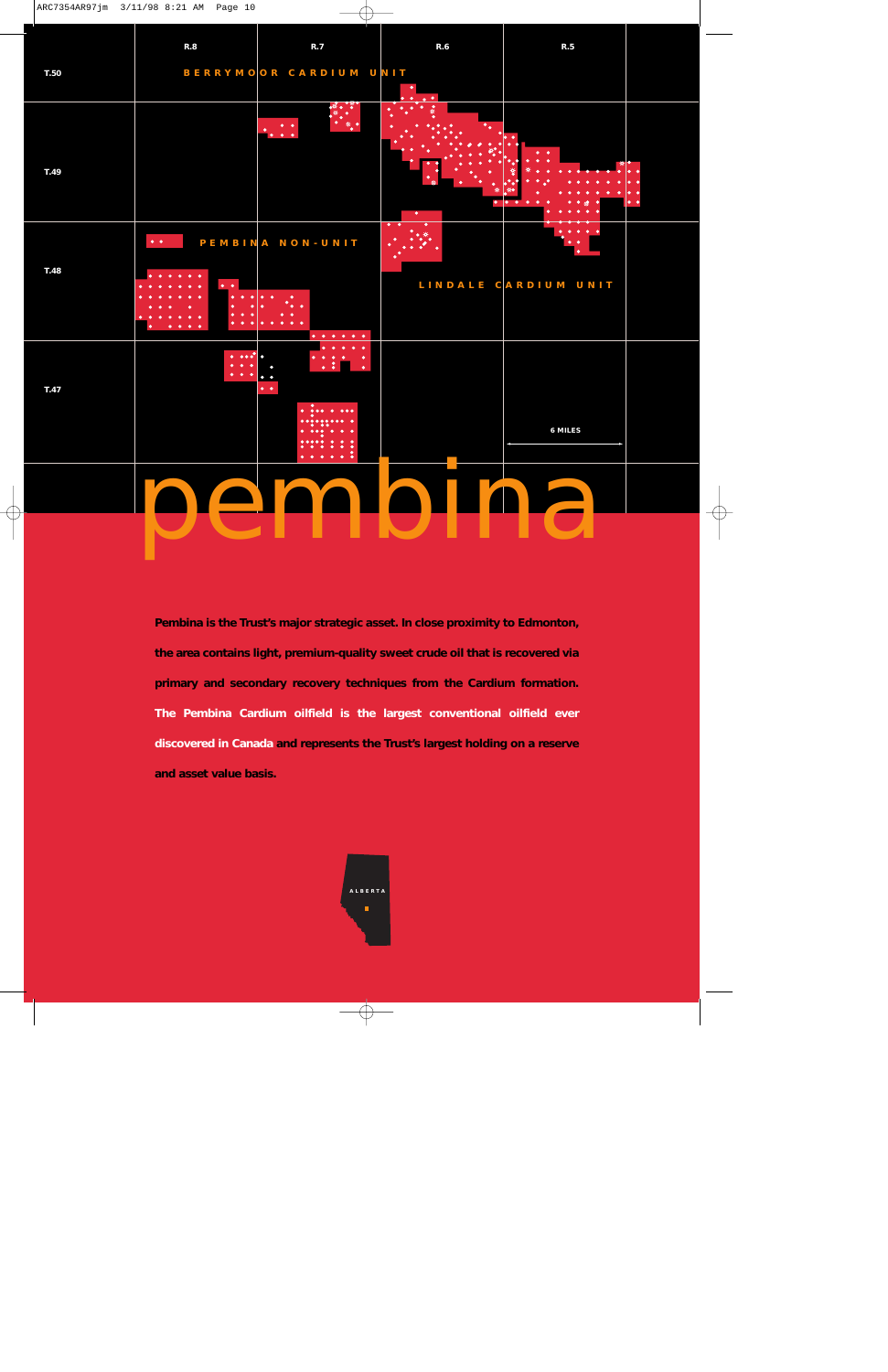#### ENERGY TRUST

#### **MAJOR PROPERTY REVIEW**

#### **PEMBINA**

Several strategic initiatives were undertaken in Pembina during 1997:

- 1. Acquired new assets and incremental working interests in existing properties;
- 2. Assumed operatorship of high working interest properties;
- 3. Initiated production optimization activities;
- 4. Implemented cost-cutting initiatives; and
- 5. Developed long term focus for capital expenditures and operational activities.

#### **1. Acquired New Assets And Incremental Working Interests In Existing Properties**

The plan for the Pembina area is to acquire assets at a reasonable cost and then enhance value through integrating the new properties into our operations in the most cost effective manner. Specifically, this includes utilizing economy of scale advantages, using existing infrastructure and staff where possible and undertaking exploitation and operational efforts which will reduce costs and increase value and production.

Successful acquisitions in the Pembina area during 1997 included additional working interests in our two main operated properties, Pembina Four Way and Lindale Cardium Unit. A new operated area, Block C of Pembina Five Way, was also acquired. In addition, new non-operated working and royalty interests were acquired in a number of unit and non-unit Pembina area properties.

#### **2. Assumed Operatorship Of High Working Interest Properties**

ARC Resources replaced Mobil as operator of the Pembina Four Way property and the Lindale Cardium Unit and opened a field office in Drayton Valley in October 1997. Operatorship of these higher working interest properties will benefit the Trust since it allows dedication of our own staff to our core assets and to the efforts further described below.

#### **3. Initiated Production Optimization Activities**

Numerous initiatives were undertaken in 1997 to optimize and increase production including:

- *Well reperforations to access unswept oil and increase oil production;*
- *Addition and optimization of chemical treatments at the plant, field and well level in order to reduce operational downtime, increase production, eliminate damage and reduce workover frequency;*
- *Reallocation of injection water to sweep oil more effectively to production wells;*
- *Review of geological and reservoir potential for possible infill drilling; and*
- *Returning selected suspended wells to production.*

#### **4. Implemented Cost-Cutting Initiatives**

We have focused on reducing ongoing operating costs in order to increase netbacks from the area. Favourable results were achieved during 1997 in reducing area power costs, utilizing staff on a more cost effective basis and simultaneously performing repair work and production enhancement to reduce maintenance costs.

#### **5. Developed Long Term Focus For Capital Expenditures And Operational Activities**

- *Invested in water injection pipe liners to eliminate corrosion and improve the integrity of the system. The result is a reduction in future operational complexities, environmental liabilities and high cost liabilities associated with salt water spills; and*
- *Proactively conducted turnarounds on field and plant equipment to identify and address problems in order to maintain high reliability.*

By year end 1997, as a result of acquisition and optimization activities in the Pembina area, ARC Resources' net production had increased to 1,941 barrels per day of oil and natural gas liquids and 1.5 million cubic feet per day of natural gas.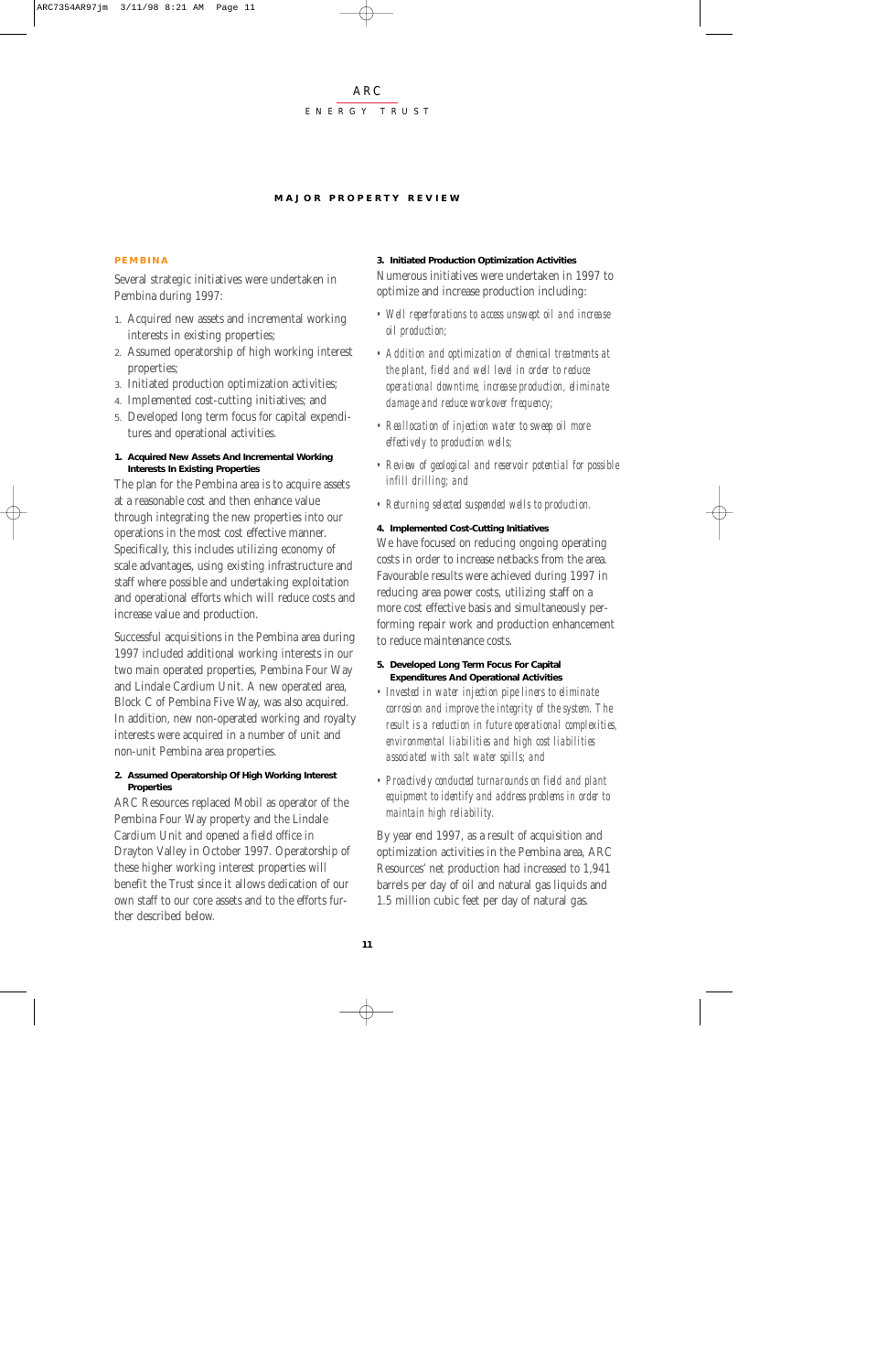

**ARC Resources owns 2.2 percent of the Caroline Swan Hills Unit which produces liquids-rich sour gas from the Beaverhill Lake formation. The gas is processed through one of Canada's largest and most sophisticated gas plant and field facility complexes. ARC Resources' share of production during 1997 was 2.5 million cubic feet per day of natural gas and 1,211 barrels per day of natural gas liquids.** 

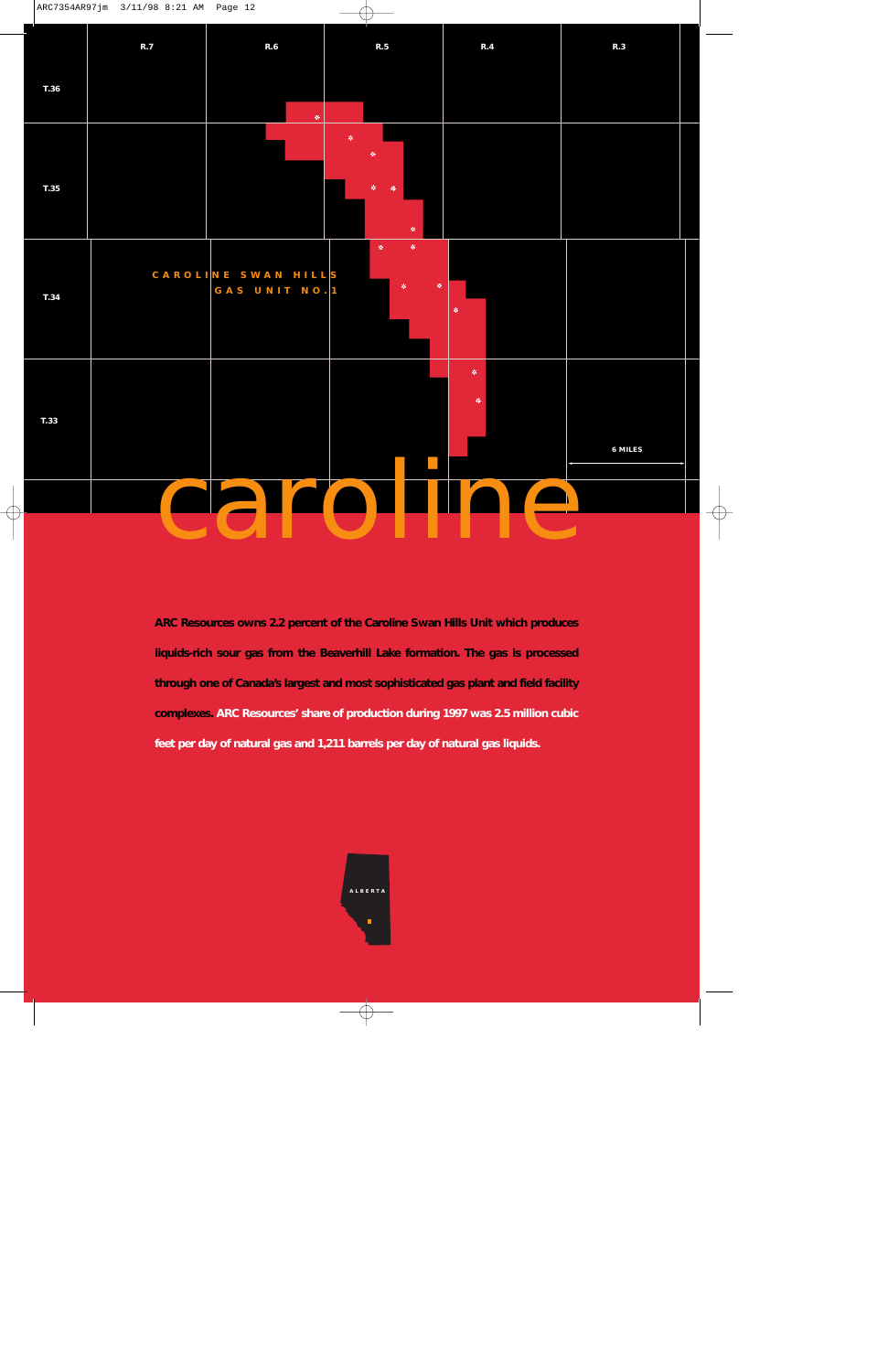#### **CAROLINE SWAN HILLS UNIT**

During 1997, ARC Resources continued to participate in the value-adding activities initiated in 1996 at the Caroline Swan Hills Unit operated by Shell Canada Limited.

The operator completed a significant project in late 1996 to debottleneck the gathering system and plant facilities. In conjunction with the debottlenecking, the operator completed, worked over and tied-in additional wells in 1997 to take advantage of the increased plant throughput opportunity. The plant is now capable of sustaining production at 120 percent of its original design capacity, which has increased raw gas throughput by 60 million cubic feet per day. Total plant capacity now allows for processing raw gas volumes of 360 million cubic feet per day and the Unit has sufficient production volumes to maintain full plant utilization for several years into the future.

These efforts add significant value to the Trust by extending the field's flat producing life and accelerating condensate, natural gas liquids, natural gas, and sulphur revenues.

#### **PROGRESS**

Norcen Energy Resources Limited, as operator of the Progress Halfway Unit No. 1, continued to aggressively pursue optimization activities in the area during 1997 on behalf of the Unit working interest owners. ARC Resources owns various working and royalty interests in Progress area properties including a 10.1 percent working interest in the Unit. Net production from the property during 1997 averaged 4.6 million cubic feet per day of natural gas and 61 barrels per day of natural gas liquids.

During 1997, the operator tied-in a new well, fracture treated and tested an existing well for possible tie-in and mail balloted another new drilling location. The operator is also pursuing the possibility of bringing third-party gas into the plant thereby reducing unit operating costs.

#### **BUICK CREEK**

In British Columbia, ARC Resources owns interests varying from 12.5 percent to 75 percent in 18 (5.9 net) producing gas wells in Buick Creek. The wells produce from the Bluesky, Buick Creek and North Pine formations.

Remington Energy Ltd. acquired certain Buick Creek assets from BC Star in 1997 and now operates some wells on behalf of ARC Resources. Other wells are operated by Rigel Oil and Gas Limited as well as Canadian Natural Resources Limited. ARC Resources has interests in four field compression facilities in the area and the gas is processed at Westcoast's McMahon Plant.

Activity has increased somewhat in the area with ARC Resources participating in several completion, workover and stimulation programs. Net production from the Buick Creek area during 1997 was 4.0 million cubic feet per day of natural gas and 39 barrels per day of natural gas liquids.

#### **INGA**

ARC Resources owns a 19.83 percent working interest in Inga Unit 3 operated by Talisman Energy Inc. Various interests offsetting the Unit were acquired from Canadian Hunter Exploration Ltd. The wells acquired were in a competitive drainage situation with the Unit wells, so the acquisition was made in conjunction with the Unit operator to protect production from the Unit.

The operator has recently been modifying compression facilities and tieing-in wells to optimize and increase area production. Inga production net to ARC Resources was 2.4 million cubic feet per day of natural gas and 42 barrels per day of natural gas liquids during 1997.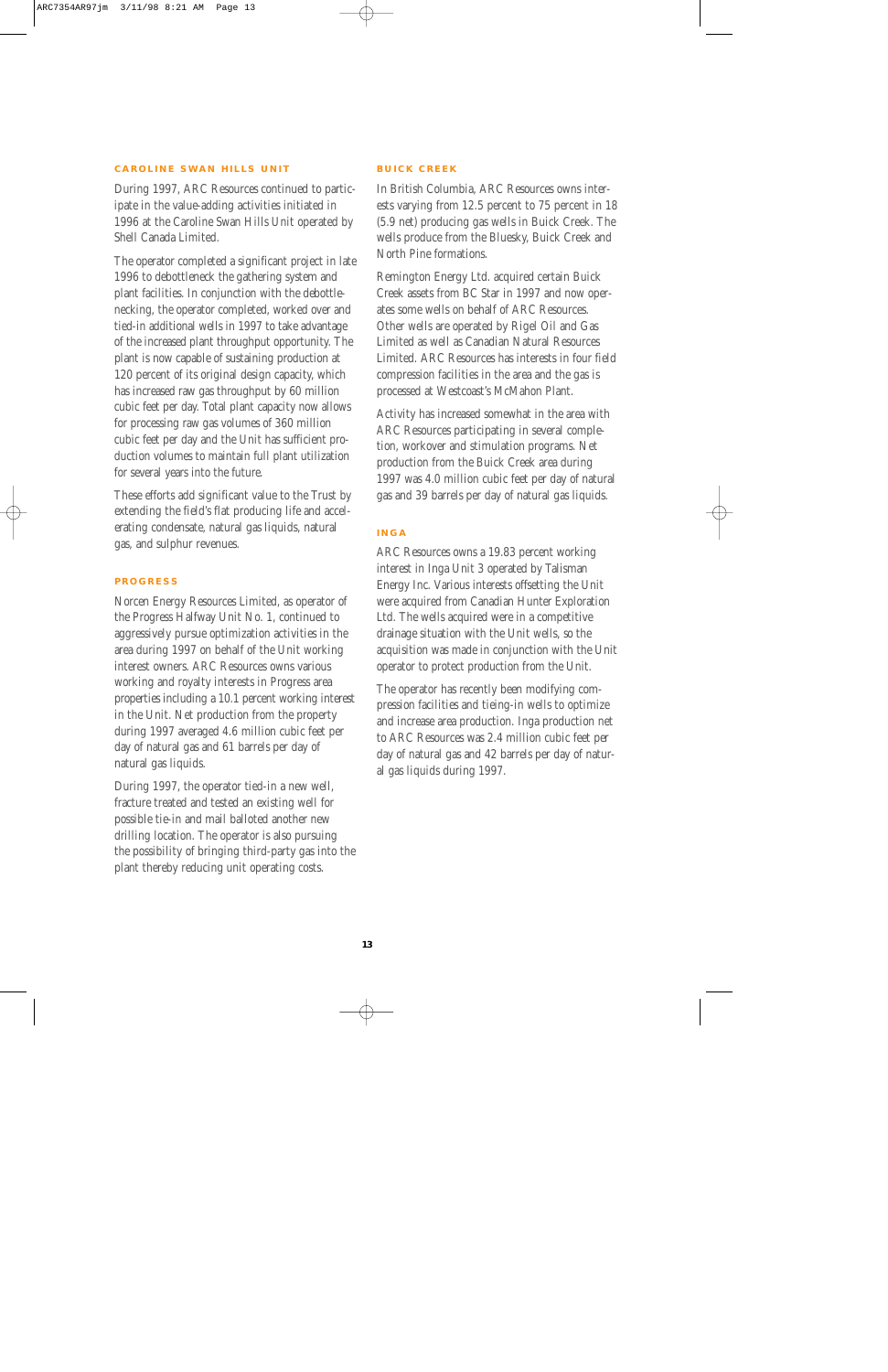#### **HOUSE MOUNTAIN UNIT 1**

In 1997, ARC Resources acquired a 9.2 percent working interest in the House Mountain Unit 1 operated by Shell Canada Limited. Oil production is from the Swan Hills Beaverhill Lake formation and recovery is enhanced by waterflooding.

The operator has been active in the area proposing a number of facility upgrades to optimize the waterflood as well as utilizing horizontal drilling and re-entry technology to improve production levels and increase reserves. The operator is conducting a 3D seismic survey to aid in identifying future infill drilling locations. The operator anticipates drilling five infill wells in 1998 and converting other wells to water injection to provide pressure support. House Mountain Unit production averaged 239 barrels per day of oil during 1997 net to ARC Resources.

#### **NITON**

ARC Resources acquired a 6.83 percent working interest in the Niton Unit during 1997 as well as various Niton non-unit interests, all of which are operated by Crestar Energy Inc. The Niton production comes from a number of zones including the Basal Quartz, Rock Creek and Cardium formations.

The operator has been optimizing the unit waterflood by drilling infill wells and fracturing existing production wells. The operator has proposed drilling 14 infill wells and fracture treating eight existing wells in 1998. ARC Resources' share of Niton area production was 51 barrels per day of oil and natural gas liquids and 1.46 million cubic feet per day of natural gas during 1997.

#### **ELMWORTH/WAPITI**

ARC Resources has varying working interests averaging 33 percent in the Elmworth/Wapiti area as well as gathering, facility and plant interests. Ulster Petroleums Ltd. acquired Imperial Oil's interests in the area and now operates some of ARC Resources' wells. Ulster has commenced an active program to add production volumes for processing at the Wapiti plant. Canadian Hunter Exploration Ltd. operates other ARC Resources' interest wells and facilities in the area.

Both operators are actively exploring for and exploiting gas reserves to fill surplus capacity in the two area plants. ARC Resources participated in the tie-in of one new well and the drilling of another new well, but has been selective in its project participation in the area. There were several locations ARC Resources chose not to participate in due to the perceived high risk or potential low rate of return.

Net production in 1997 averaged 1.6 million cubic feet per day of natural gas and 28 barrels per day of natural gas liquids.

#### **MIDALE UNIT**

In 1997, ARC Resources acquired a 3.95 percent working interest in the Midale Unit operated by Shell Canada Limited. Oil production is from the Midale formation and both waterflooding and carbon dioxide injection are used to improve oil recovery.

The operator has made extensive use of horizontal drilling and re-entry technology to improve production levels and increase reserves. Anticipated 1998 spending includes the drilling of 11 infill wells and further optimization of plant and injection facilities to support production and injection needs. The Midale Unit produced 127 barrels per day of oil during 1997 net to ARC Resources.

ARC Resources acquired a further 1.62 percent working interest in the Midale Unit in January 1998.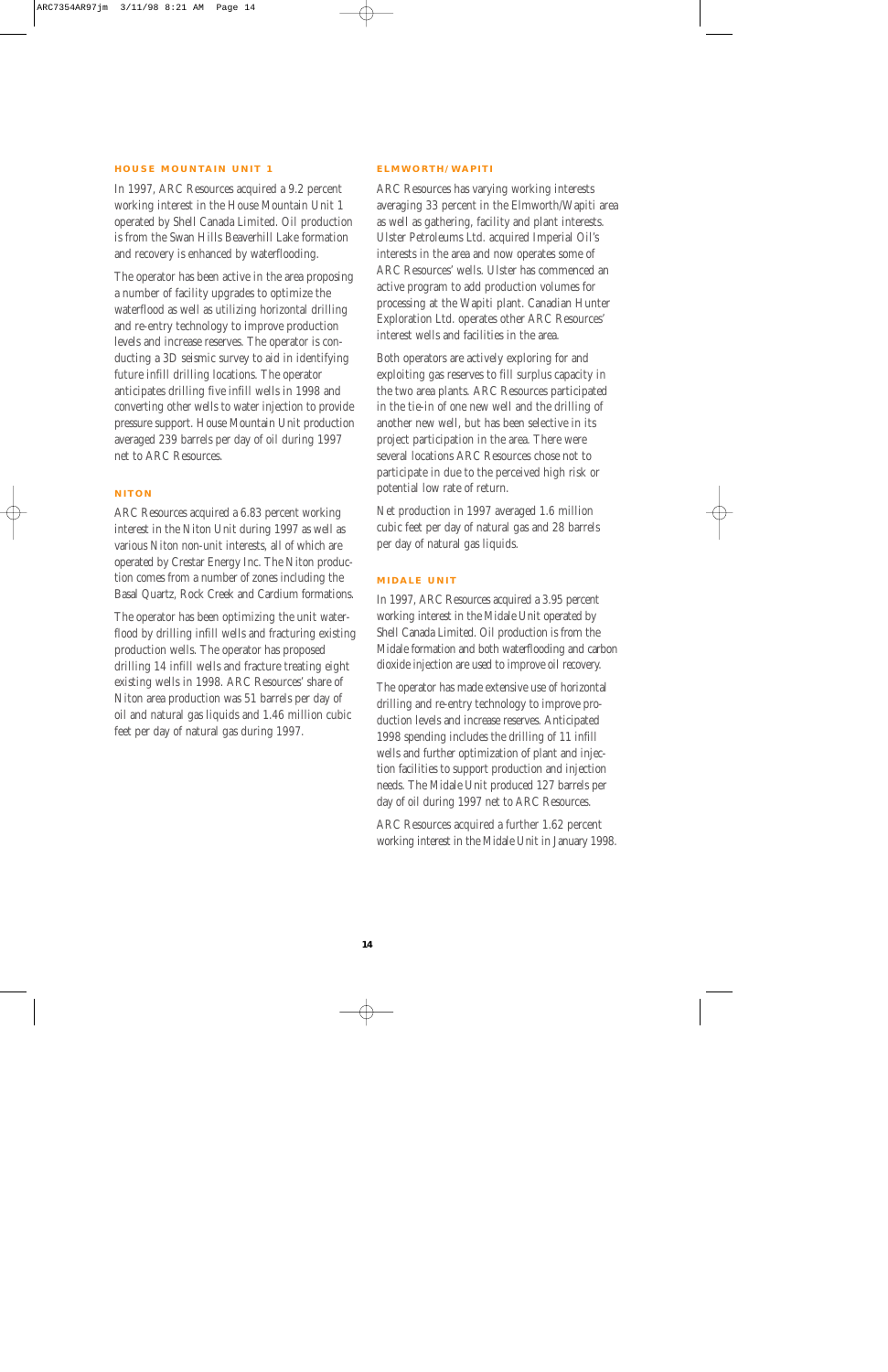# value creation *ARC Energy*

**The success of a conventional oil and gas royalty trust will be dictated by the manager's ability to make cost-effective acquisitions which maintain or grow unitholder distributions and enhance value to unitholders. ARC Financial completed its initial acquisition in 1996 at the lowest cost of any new conventional oil and gas trust. During 1997, ARC Financial successfully implemented its going concern strategy by completing seven separate transactions for a total net acquisition of \$94 million which increased the Trust's year end reserves and production by approximately 40 percent. Most importantly, these acquisitions were highly accretive to unitholder distributions and value.**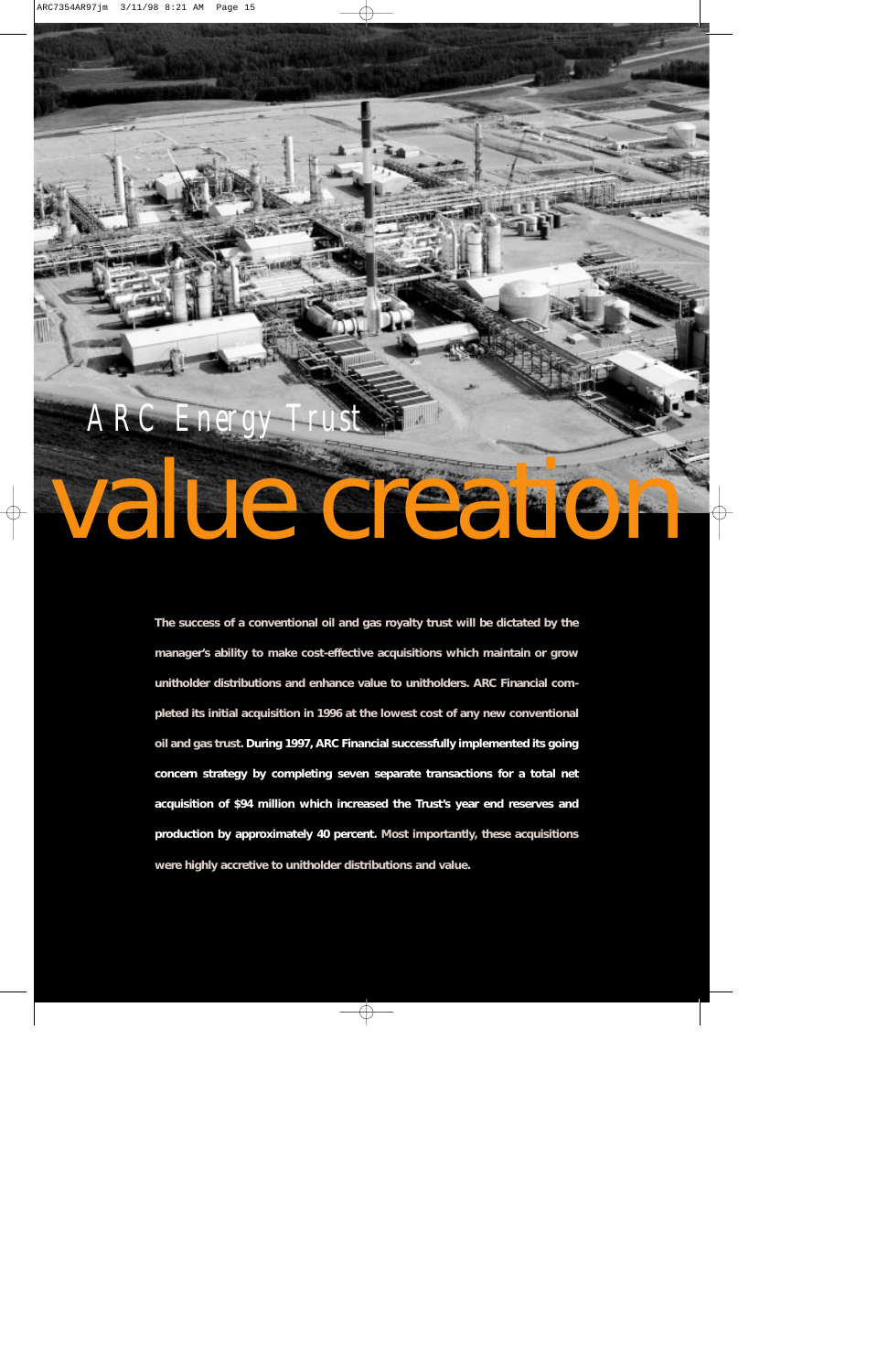#### ARC ENERGY TRUST

#### **ACQUISITIONS AND DIVESTMENTS**

Management of the Trust's assets involves both the acquisition and disposition of oil and gas assets to capitalize on opportunities which develop in the market. ARC Financial was very active on behalf of the Trust during 1997, completing two major and two minor acquisitions as well as three minor dispositions.

Total acquisitions added 18.5 million barrels of oil equivalent at an average price of \$5.42 per barrel of oil equivalent which is well below the industry average acquisition price. The acquired assets were high quality and had an average reserve life index of 11.7 years. Total dispositions resulted in the sale of 1.7 million barrels of oil equivalent at an average price of \$6.46 per barrel of oil equivalent. Net acquisitions of \$94.4 million were at an average price of \$5.32 per barrel of oil equivalent. The net acquisitions replaced 490 percent of the Trust's 1997 production and increased the Trust's reserves and production by approximately 40 percent.

The Trust's 1997 acquisition activity was partially financed through two separate equity issues which resulted in gross proceeds of \$80 million to the Trust.

|                     |            | Adjusted             |                       | Reserve  |            |            |
|---------------------|------------|----------------------|-----------------------|----------|------------|------------|
|                     | Purchase   | Purchase             | Risked <sup>(2)</sup> | Purchase | Production | Reserve    |
|                     | Price      | Price <sup>(1)</sup> | Reserves              | Price    | Rate       | Life Index |
|                     | \$Millions | \$Millions           | Mboe                  | \$/Boe   | Boe/d      | Years      |
| Major acquisitions  | 95.6       | 90.6                 | 15.821                | 5.73     | 3.800      | 11.4       |
| Minor acquisitions  | 9.9        | 9.9                  | 2.716                 | 3.65     | 525        | 14.2       |
| Total acquisitions  | 105.5      | 100.5                | 18.537                | 5.42     | 4,325      | 11.7       |
| <b>Dispositions</b> | (11.1)     | (11.1)               | (1, 724)              | 6.46     | (425)      | 11.1       |
| Net acquisitions    | 94.4       | 89.4                 | 16.813                | 5.32     | 3.900      | 11.7       |

(1) Net of Alberta Royalty Tax Credit expected to be received over the life of the reserves

(2) Manager's view of proved plus risked probable reserves

#### **RESERVES**

Based upon independent engineering evaluations conducted by Sproule Associates Limited ("Sproule") and Gilbert Laustsen Jung Associates Ltd. ("GLJ") effective December 31, 1997, ARC Resources had proved plus risked probable reserves of 148.2 billion cubic feet of natural gas and 32.4 million barrels of crude oil and natural gas liquids. On an oil equivalent basis, ARC Resources' reserves at December 31, 1997, are 40 percent greater than as at December 31, 1996. Approximately 69 percent of ARC Resources' reserves are crude oil and natural gas liquids and

31 percent are natural gas on a 10:1 barrel of oil equivalent basis.

The following tables summarize ARC Resources' reserves of natural gas, crude oil and natural gas liquids as evaluated by Sproule and GLJ. Reserves are company interest before royalties and probable reserves are risked at 50 percent. All estimates of future net cash flow in these tables are calculated without any provision for income taxes, general and administrative costs or management fees but include provisions for future abandonment liabilities.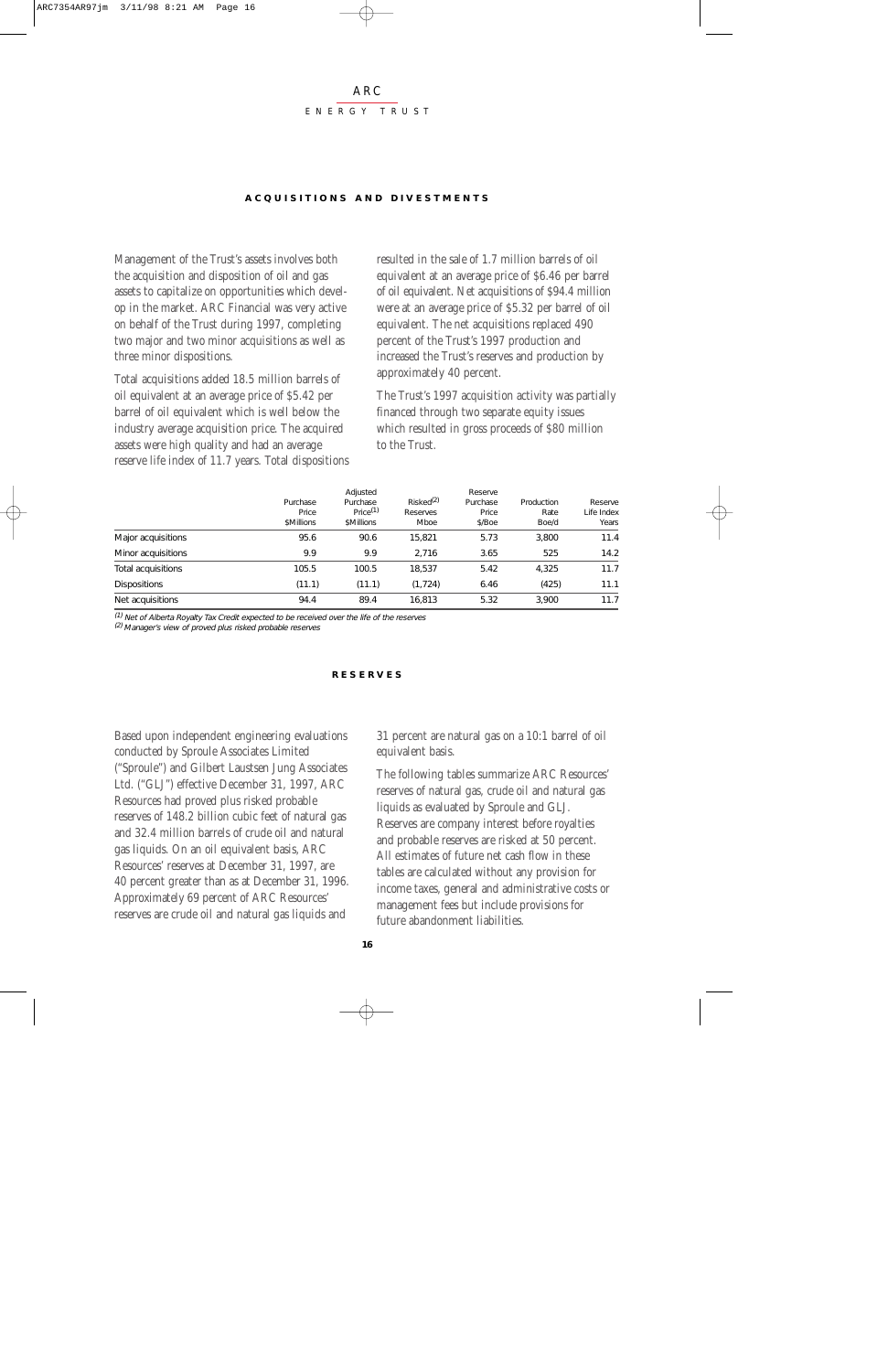| <b>Reserves Summary</b>                   |           |             |        |        |
|-------------------------------------------|-----------|-------------|--------|--------|
|                                           | Crude Oil | Natural Gas | NGL    | Total  |
| December 31, 1997                         | (Mbbl)    | (Bcf)       | (Mbbl) | (Mboe) |
| Proved producing                          | 18.554    | 97.86       | 6.959  | 35,300 |
| Proved non-producing                      | 394       | 29.81       | 500    | 3,875  |
| Total proved                              | 18.948    | 127.68      | 7.459  | 39.175 |
| Probable (risked at 50 percent)           | 5.207     | 20.49       | 759    | 8,015  |
| Established (proved plus risked probable) | 24.155    | 148.17      | 8.218  | 47.190 |

#### **Reserves Reconciliation**

|                                             |          | Crude Oil (Mbbl)         |        | Natural Gas (Bcf)        |        | NGL (Mbbl)         | Total (Mboe) |                    |
|---------------------------------------------|----------|--------------------------|--------|--------------------------|--------|--------------------|--------------|--------------------|
| December 31, 1997                           | Proved   | Risked<br>Probable       | Proved | Risked<br>Probable       | Proved | Risked<br>Probable | Proved       | Risked<br>Probable |
| Opening reserves                            | 10.729   | 3.418                    | 100.5  | 11.5                     | 7.687  | 680                | 28,463       | 5,247              |
| Acquisitions and divestments <sup>(1)</sup> | 7.961    | 1.552                    | 38.8   | 10.3                     | 1.104  | 232                | 12.943       | 2.809              |
| Drilling and development                    | 176      | 13                       | 4.7    | 0.3                      | 49     | 5                  | 695          | 46                 |
| Production                                  | (1, 334) | $\overline{\phantom{m}}$ | (14.0) | $\overline{\phantom{m}}$ | (704)  | -                  | (3, 440)     |                    |
| Revisions <sup>(2)</sup>                    | 1,416    | 224                      | (2.3)  | (1.6)                    | (677)  | (158)              | 514          | (87)               |
| Year end reserves                           | 18.948   | 5.207                    | 127.7  | 20.5                     | 7.459  | 759                | 39.175       | 8.015              |

(1) As evaluated by GLJ/Sproule at the time of the acquisition/divestment (2) Revisions and production adjustment

**Estimated Future Net Cash Flow Before Income Tax**

| Effective December 31, 1997 (\$ thousands) |  |
|--------------------------------------------|--|

| Present worth discounted at               | 10 percent | 12 percent | 15 percent |
|-------------------------------------------|------------|------------|------------|
| Proved producing                          | 258.290    | 236.639    | 210,767    |
| Proved non-producing                      | 27.670     | 24.945     | 21.523     |
| Total proved                              | 285,960    | 261.584    | 232.290    |
| Probable (risked at 50 percent)           | 34.063     | 28.656     | 22,845     |
| Established (proved plus risked probable) | 320.024    | 290.240    | 255,136    |

#### **Net Asset Value**

|                 | December 31, 1997 (\$ thousands, except per unit amounts) | 10 percent |         | 12 percent | 15 percent |
|-----------------|-----------------------------------------------------------|------------|---------|------------|------------|
|                 | Value of established oil and gas reserves                 |            | 320,024 | 290.240    | 255,136    |
| Add:            | Undeveloped lands                                         |            | 1.500   | 1.500      | 1,500      |
|                 | Working capital                                           |            | 4.647   | 4.647      | 4,647      |
|                 | Reclamation fund                                          |            | 3.016   | 3.016      | 3,016      |
| Deduct:         | Debt                                                      | (65, 955)  |         | (65, 955)  | (65, 955)  |
| Net asset value |                                                           | 262.232    |         | 233,448    | 198,344    |
| Per unit        |                                                           |            | 10.24   | \$<br>9.12 | 7.75       |

#### **Pricing Assumptions – Industry Consensus (1)**

|             | WT(2)                           |                                                     |                                            |                                |
|-------------|---------------------------------|-----------------------------------------------------|--------------------------------------------|--------------------------------|
|             | Cushing<br>Oklahoma<br>\$US/Bbl | Light Crude <sup>(3)</sup><br>Edmonton<br>\$Cdn/Bbl | Average Plant<br>Gate Price<br>\$Cdn/MmBtu | Exchange<br>Rate<br>\$Cdn/\$US |
| 1998        | 20.31                           | 26.71                                               | 1.86                                       | 0.732                          |
| 1999        | 20.85                           | 27.15                                               | 1.97                                       | 0.737                          |
| 2000        | 21.44                           | 27.79                                               | 2.11                                       | 0.738                          |
| To 2014 (5) | $+3\%$                          | $+3%$                                               | $+2.5%$                                    | 0.743                          |
| Thereafter  | $+1.3%$                         | $+1.3%$                                             | $+1.3%$                                    | 0.743                          |

(1) Average of GLJ, Sproule and McDaniel & Associates Consultants Ltd. then current price forecasts (2) West Texas Intermediate

<sup>(3)</sup> Edmonton Refinery Postings for 40 degree API, 0.4 percent sulphur content crude<br><sup>(4)</sup> TransCanada Gas Services Limited

(5) Average percentage escalations per year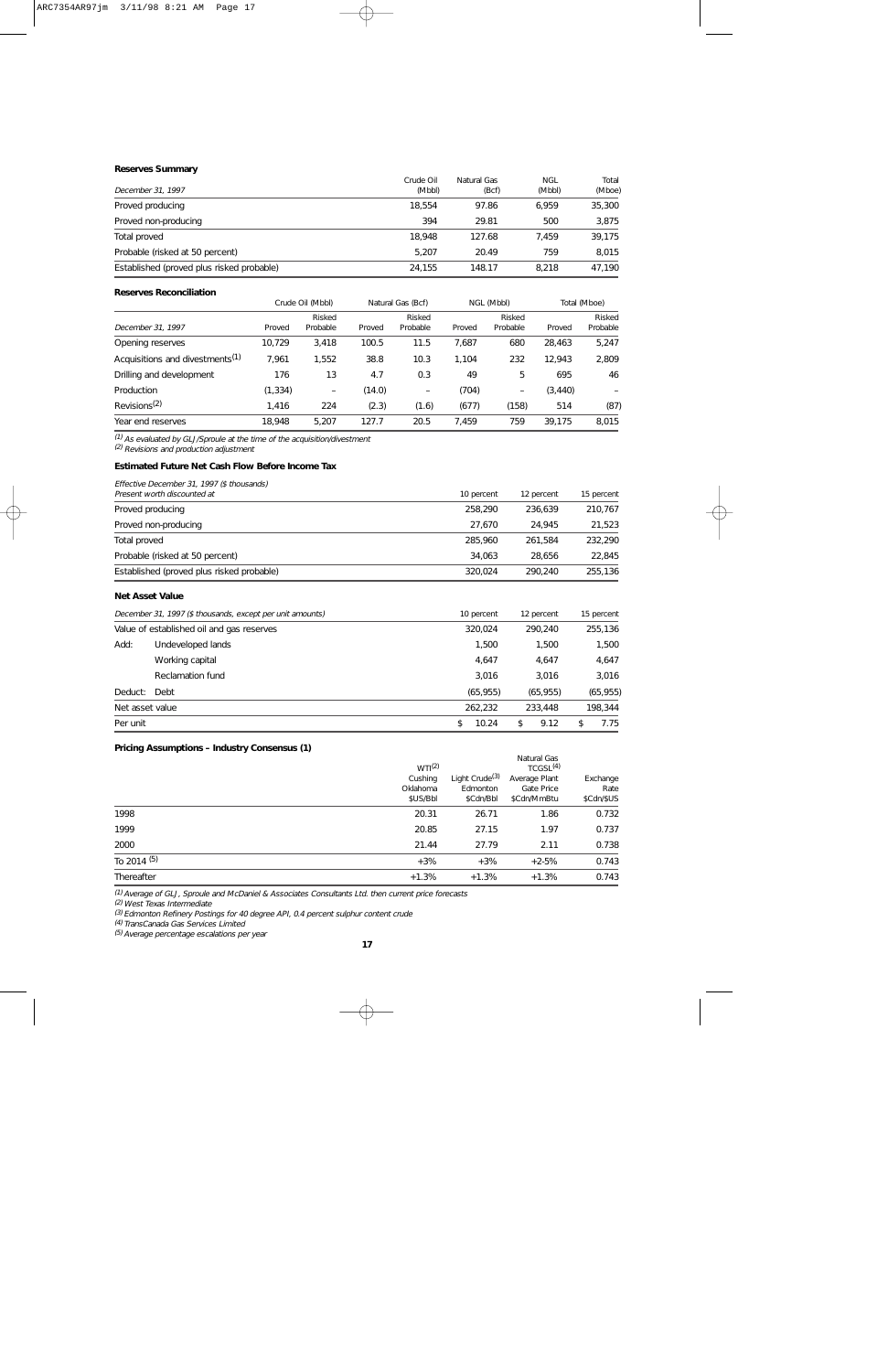#### **MARKETING AND HEDGING**

The average natural gas price received for the year ended December 31, 1997, was \$1.82 per thousand cubic feet. This price was achieved with a portfolio mix that on average through the year received AECO pricing for 75 percent of its volume, Sumas Index pricing for 15 percent of its volume and NYMEX related pricing for the remaining 10 percent of the volume.

To balance ARC Resources' natural gas portfolio, new long term contractual arrangements were entered into effective November 1, 1997, which increased exposure to NYMEX pricing by 20 percent and reduced AECO price exposure by a corresponding amount.

To manage natural gas price volatility and to stabilize the revenue stream, ARC Resources has developed a natural gas portfolio directed towards maintaining:

1. A balanced exposure to both U.S. and Canadian markets;

- 2. Market sensitive pricing and contract flexibility; and
- 3. A high utilization of contracted pipeline capacity.

During 1997, the Trust received an average sales price of \$26.35 per barrel of oil and \$18.27 per barrel of natural gas liquids. Crude oil is sold under 30-day evergreen contracts while natural gas liquids are sold under annual arrangements. ARC Resources continuously monitors industry pricing benchmarks for crude oil and natural gas liquids to ensure optimal netbacks.

ARC Resources has had a general bias towards remaining open in the market with respect to commodity pricing. During 1997, ARC Resources selectively entered into short term fixed price natural gas contracts, which in all cases outperformed the market indices for the corresponding period. ARC Resources has not entered into any long term contractual arrangements for any of its crude oil or natural gas liquids production to date.

#### **ENVIRONMENT AND SAFETY**

ARC Resources is firmly committed to conducting its operations in a safe and environmentally responsible manner. Management, staff and contractors are responsible for ensuring that operations are conducted in accordance with all current environmental and occupational health and safety laws and regulations. During 1997, all operations were safely conducted with zero lost time accidents.

Training and awareness are important components of ARC Resources' environmental and safety efforts and staff are encouraged to continually upgrade their skills. Meetings are held throughout the year with office and field staff to ensure that all parties are aware of the importance of good

safety and environmental operating practices and are familiar with ARC Resources' Operations Safety Policies and Guidelines and with ARC Resources' Emergency Response procedure.

A reclamation fund has been established to ensure that the necessary funds are available for future reclamation and abandonment of all wells, plants and facilities. Total funding during the year net of actual abandonment expenditures amounted to \$2.1 million, increasing the balance in the fund at December 31, 1997 to \$3.0 million. ARC Resources has a continuing program of well-site abandonment, cleanup and restoration to reduce future environmental liabilities.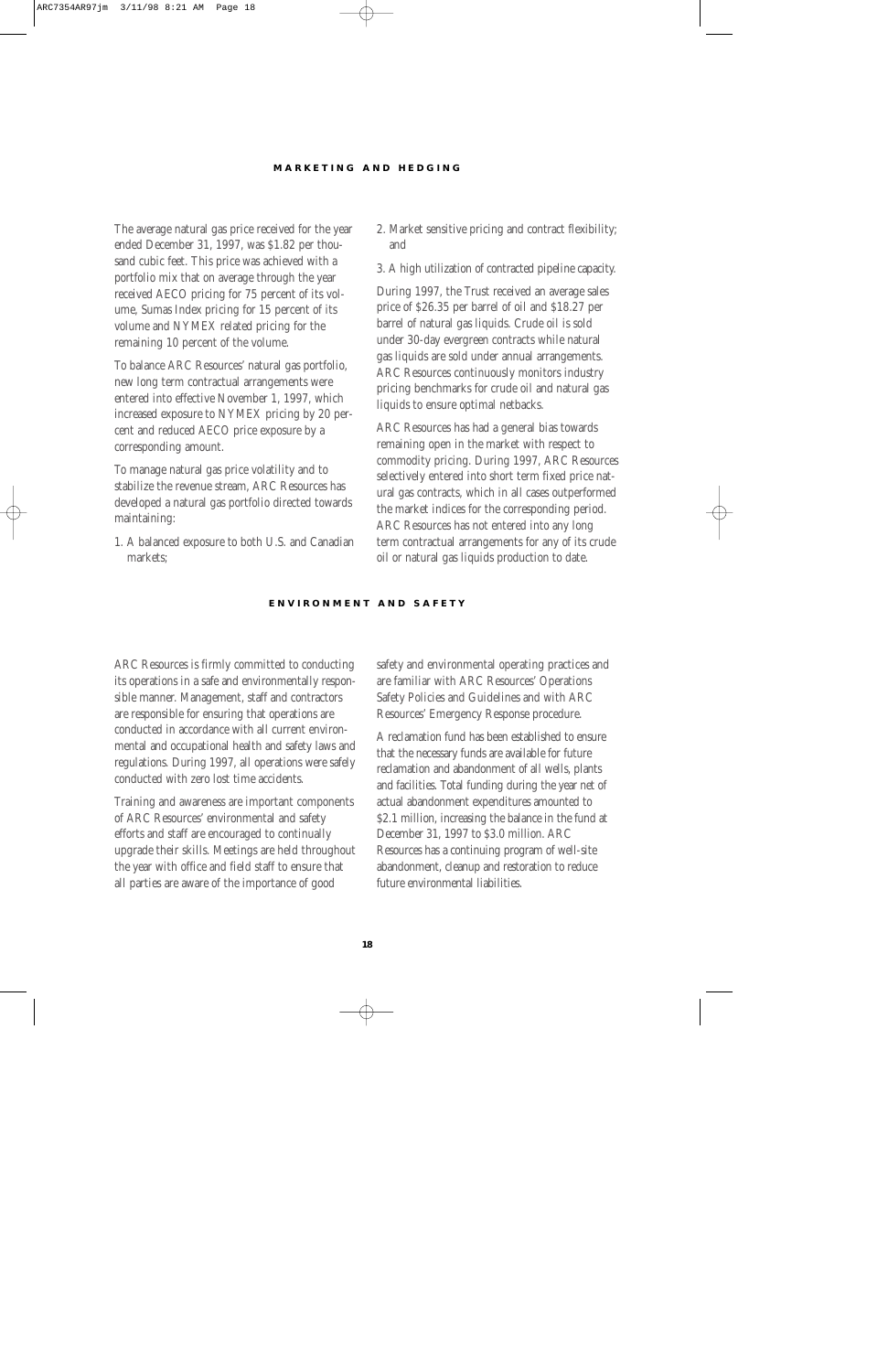#### ENERGY TRUST



#### **MANAGEMENT'S DISCUSSION AND ANALYSIS**

#### **Highlights**

- The Trust completed seven separate transactions during the year for net acquisitions of \$94.4 million which increased year-end reserves and production by approximately 40 percent.
- The Trust's 1997 acquisition activity was financed through the issuance of 7.6 million new Trust units for gross proceeds of \$80 million as well as incremental bank debt.
- Production volumes averaged 9,425 barrels of oil equivalent per day for 1997, representing a 24 percent increase over 1996 average volumes of 7,600 barrels of oil equivalent per day.
- Cash flow from operations totaled \$1.65 per unit and cash distributions totaled \$1.40 per unit for the year.

#### **Significant Transactions**

In the first quarter of 1997 the Trust completed the acquisition of a group of high quality, long life oil and gas properties for \$63.9 million in two separate transactions which closed on March 19

and April 1, 1997. The impact of the additional production and cash flow was reflected in the second quarter of 1997.

On August 15, 1997, the Trust completed the acquisition of a group of oil and gas properties in Alberta, British Columbia and Saskatchewan for \$34.1 million. The acquisition, which was funded from ARC Resources' credit facility, was effective July 1, 1997.

During the fourth quarter of 1997, the Trust completed another property acquisition for \$7.5 million in addition to three dispositions of minor properties for proceeds of \$11.1 million.

The Trust's 1997 acquisition activity was partially financed through two separate equity issues which resulted in gross proceeds of \$80.0 million.

As a result of the new Trust unit issues detailed below, the total number of outstanding units at December 31, 1997 was 25,604,000.

|                                 | <i>Issue</i><br>Price | <b>Trust Units</b><br>Issued | Gross<br>Proceeds | Closing<br>Date |
|---------------------------------|-----------------------|------------------------------|-------------------|-----------------|
| Special warrants <sup>(1)</sup> | 11.00                 | 1,100,000                    | \$12,100,000      | March 25, 1997  |
| New Trust units                 | 10.45                 | 6,500,000                    | 67,925,000        | May 21, 1997    |
| Directors' options              | 10.00                 | 4.000                        | 40,000            | October 2, 1997 |
| Total                           | \$<br>10.53           | 7.604.000                    | \$80,065,000      |                 |

(1) Cleared by prospectus dated May 9, 1997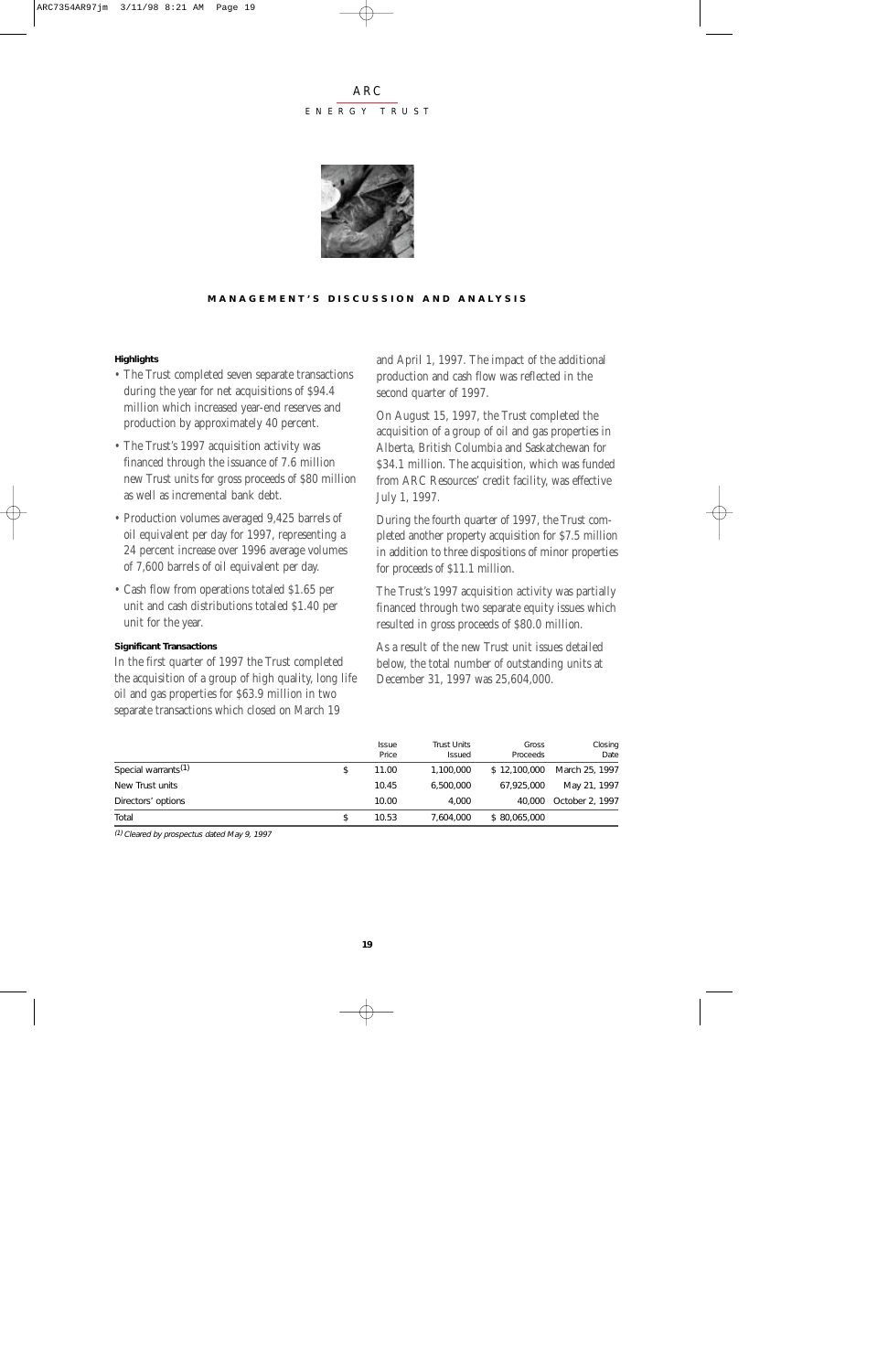#### **Production**

Production volumes for 1997 averaged 9,425 barrels of oil equivalent per day with an exit rate of 10,750 barrels of oil equivalent per day, compared to an average of 7,600 barrels of oil equivalent per day in 1996. The Trust's two major properties, Pembina and Caroline, accounted for 36 percent of total production.

Production levels were hampered slightly by severe winter weather early in 1997. In mid-1997, plant turnarounds were conducted to perform maintenance at several of the Trust's major gas facilities during a time of seasonal low prices. These turnarounds, in conjunction with unscheduled plant shutdowns at two major facilities during the year, also reduced production volumes.

#### **Revenue and Cash Flow**

1997 revenues increased to \$74.1 million compared to \$31.9 million for the six-month period of operations in 1996. Royalties increased to 16.5 percent of revenues from 15.8 percent in 1996, due primarily to higher gas prices. A portion of the properties that were acquired in 1997 qualify for Alberta Royalty Tax Credit, which is retained by ARC Resources and used to reduce crown royalty expenses. Operating costs incurred in 1997 totaled \$17.8 million, compared to \$6.3 million for the 1996 six-month period. At \$5.16 per barrel of oil equivalent, 1997 operating costs are consistent with industry average operating costs. In 1996, operating costs averaged \$4.49 per barrel of oil equivalent.

#### **Netbacks**

Operating netbacks declined slightly in 1997 over 1996 as shown below:

| (\$/Bbl)        | 1997   | 1996        | Change       |
|-----------------|--------|-------------|--------------|
| Selling price   | 21.54  | \$<br>22.31 | \$<br>(0.77) |
| Royalties       | (3.56) | (3.61)      | (0.05)       |
| Operating costs | (5.16) | (4.49)      | 0.67         |
| <b>Netback</b>  | 12.82  | 14.21       | \$<br>(1.39) |

#### **Netbacks by Product**

|                 | Oil<br>(\$/Bbl) | NGL<br>(\$/Bbl) | Gas<br>(\$/Mcf) | Total<br>(\$/Boe) |
|-----------------|-----------------|-----------------|-----------------|-------------------|
| 1997            |                 |                 |                 |                   |
| Selling price   | \$26.35         | \$18.27         | \$<br>1.82      | \$21.54           |
| Royalties       | (3.37)          | (3.66)          | (0.36)          | (3.56)            |
| Operating costs | (7.69)          | (2.91)          | (0.39)          | (5.16)            |
| <b>Netback</b>  | \$15.29         | \$11.70         | \$<br>1.07      | \$12.82           |
|                 |                 |                 |                 |                   |
| 1996            |                 |                 |                 |                   |
| Selling price   | \$29.76         | \$20.31         | \$<br>1.61      | \$<br>22.31       |
| Royalties       | (4.89)          | (4.50)          | (0.18)          | (3.61)            |
| Operating costs | (5.81)          | (4.37)          | (0.32)          | (4.49)            |
| <b>Netback</b>  | \$<br>19.06     | \$<br>11.44     | \$<br>1.11      | \$<br>14.21       |

#### **General and Administrative Expenses**

General and administrative expenses were consistent with our 1997 budget while those incurred in 1996 were abnormally low due to the start-up phase for the Trust. No amounts were capitalized for accounting purposes in respect of general and administrative expenses in the financial statements.

#### **Average Daily Oil Production**

| 4,800    |          |                      |          |          |          |                      |
|----------|----------|----------------------|----------|----------|----------|----------------------|
| 3,600    |          |                      |          |          |          |                      |
| 2,400    |          |                      |          |          |          |                      |
| 1,200    |          |                      |          |          |          |                      |
| (Bbls/d) | Q3<br>96 | Q <sub>4</sub><br>96 | Q1<br>97 | Q2<br>97 | Q3<br>97 | Q <sub>4</sub><br>97 |

#### **Average Daily Gas Production**



#### **Average Daily NGLs Production**

| 2,400    |          |                      |          |                      |                      |                      |
|----------|----------|----------------------|----------|----------------------|----------------------|----------------------|
| 1,800    |          |                      |          |                      |                      |                      |
| 1,200    |          |                      |          |                      |                      |                      |
| 600      |          |                      |          |                      |                      |                      |
| (Bbls/d) | Q3<br>96 | Q <sub>4</sub><br>96 | Q1<br>97 | Q <sub>2</sub><br>97 | Q <sub>3</sub><br>97 | Q <sub>4</sub><br>97 |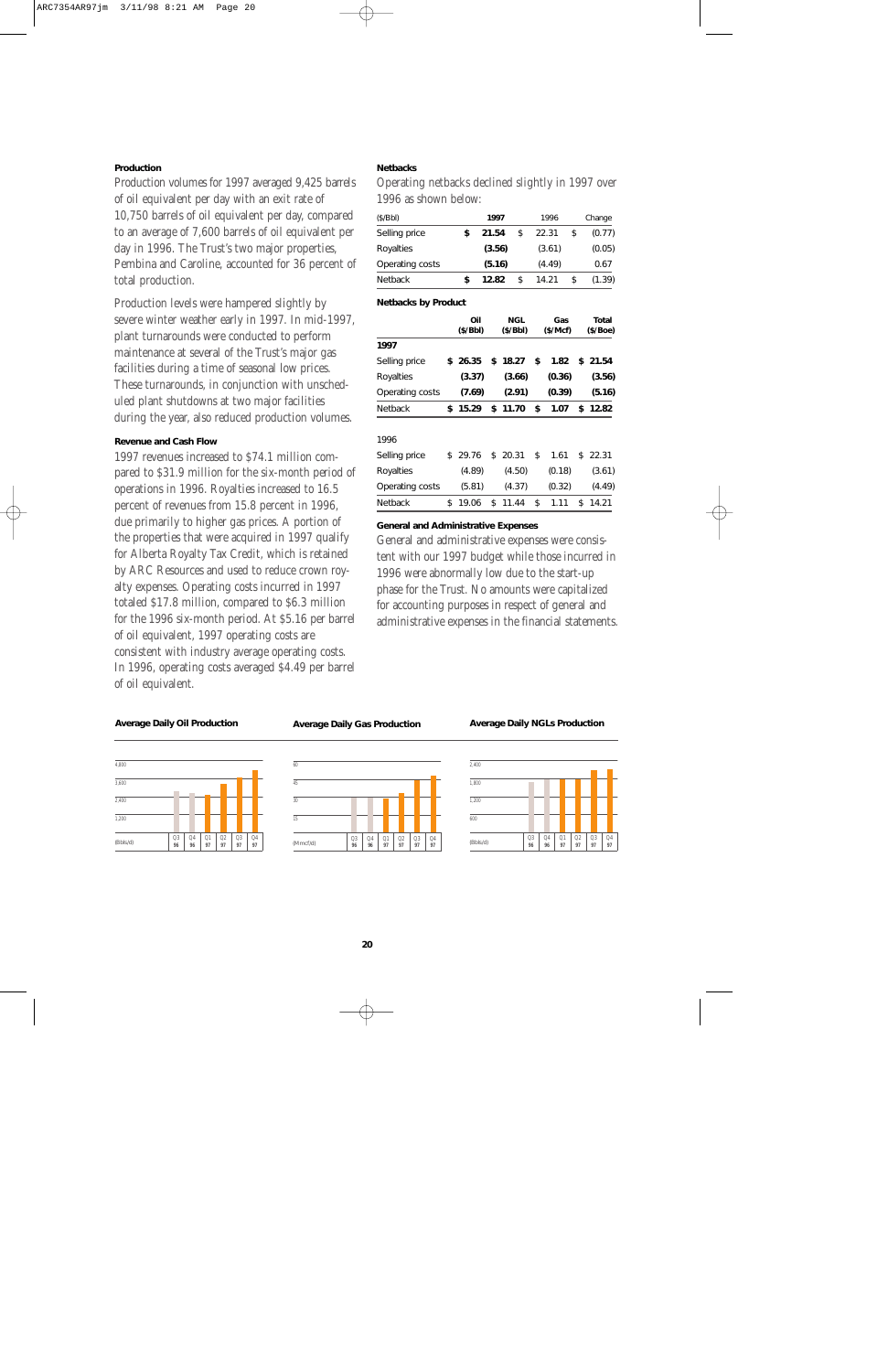#### **General and Administrative Expenses**

| (\$000s except \$/Boe)              |   | 1997  |   | 1996  |
|-------------------------------------|---|-------|---|-------|
| General and administrative expenses |   | 2,735 |   | 652   |
| Residual 1 percent of income        |   |       |   |       |
| retained by the Trust               |   | (377) |   | (184) |
| Net general and administrative      |   |       |   |       |
| expenses                            |   | 2,358 |   | 468   |
| Per Boe                             | S | 0.69  | S | ი 34  |

#### **Management Fees**

ARC Financial, as Manager of the Trust, receives a management fee of three percent of net operating revenue which equaled \$1,351,000 or \$0.39 per barrel of oil equivalent in 1997 bringing the total G&A and management fee costs for 1997 to \$1.08 per barrel of oil equivalent. In 1996, total management fees were \$628,000 for the six month period.

#### **Interest Expense**

Interest expense increased to \$2.1 million for 1997 up from the six month period in 1996 as shown below:

|                                        | 1997  | 1996 |
|----------------------------------------|-------|------|
| Interest expense (\$ thousands)        | 2.109 | 920  |
| Average debt outstanding (\$ millions) | 52    | 38   |
| Average interest rate                  | 4.1%  | 4.8% |

#### **Capital and Deferred Taxes**

Capital taxes are paid by ARC Resources and are based on debt and equity levels at the end of each quarter.

|                              | 1997 | 1996 |
|------------------------------|------|------|
| Capital taxes (\$ thousands) | 137  |      |
|                              |      |      |

#### **Liquidity and Capital Resources**

The Trust closed two major and five minor transactions in 1997. The minor transactions involved swaps or dispositions in five producing areas in order to enhance the Trust's oil and gas reserve base and reduce the number of non-core properties.

#### **Capital Expenditures**

| (\$ thousands)                       | 1997    | 1996    |
|--------------------------------------|---------|---------|
| Lease rentals and acquisition        | 857     | 109     |
| Geological and geophysical           |         |         |
| expenditures                         | 74      |         |
| Development drilling                 | 7,362   | 116     |
| Plant and facilities                 | 462     | 977     |
| Producing property acquisitions, net | 93,962  | 206.231 |
| Total capital                        | 102,717 | 207.433 |

Development drilling occurred in a number of properties to maintain or increase production. Plant expenditures were concentrated in Caroline to increase throughput and processing capacity at the plant. Total reserve replacement costs for 1997 were \$5.43 per barrel of oil equivalent based upon total capital expenditures of \$97.7 million (excludes \$5.0 million for expected Alberta Royalty Tax Credit from the acquired properties) and total reserve additions and revisions of 18.0 million barrels of oil equivalent which reflects the Manager's view of reserves for our acquisitions.

Capital expenditures were financed by equity and debt. Equity financings raised \$80 million of gross proceeds. The Trust utilized a portion of its \$100 million line of credit to finance the remaining portion of the 1997 capital program. At year end, bank debt stood at 18.6 percent of the Trust's total capitalization which is a reasonable level considering the low risk, long life nature of the assets.

#### **Long Term Debt**

| (\$ thousands)                      | 1997    | 1996    |
|-------------------------------------|---------|---------|
| Bank debt                           | 65,955  | 37.998  |
| Working capital (including cash)    | (4,647) | (1,647) |
| Net obligations                     | 61,308  | 36,351  |
| Current year cash flow (annualized) | 37,757  | 36,630  |
| Payout period (years)               | 1.6     | 1.0     |
| Net obligations                     | 61,308  | 36,351  |
| Market value of                     |         |         |
| unitholders' equity*                | 267,562 | 220,500 |
| Total capitalization                | 328,870 | 256,851 |
| Debt as a percentage of             |         |         |
| total capitalization                | 18.6%   | 14.2%   |
|                                     |         |         |

\* Based on December 31, 1997 and 1996 unit closing prices of \$10.45 and \$12.25 respectively

During the year, the bank line of credit for ARC Resources was increased from \$60 million to \$100 million, resulting in an unutilized line of credit of approximately \$34 million as of December 31, 1997.

#### **Depletion, Depreciation and Future Site Reclamation Expenses**

The 1997 depletion and depreciation rate was \$5.70 per barrel of oil equivalent, based on a 6:1 energy equivalent factor, compared to the 1996 rate of \$5.54 per barrel of oil equivalent. This rate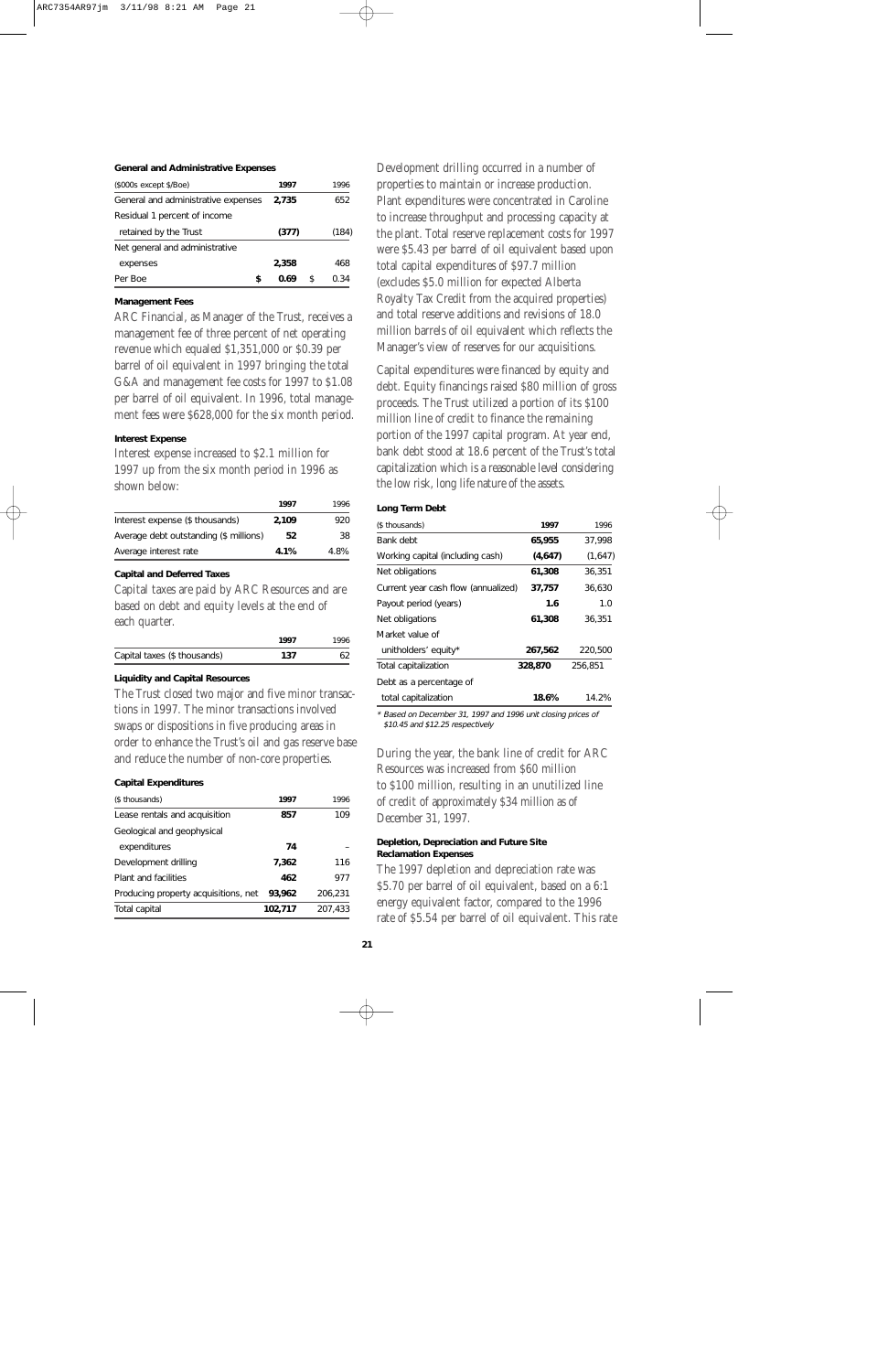included an estimated \$18.3 million for future development costs of proved undeveloped reserves and excluded \$7.8 million for future net realizable salvage value of existing production facilities, and \$1.5 million for undeveloped land. The provision for future site reclamation and abandonment equaled \$0.83 per barrel of oil equivalent in 1997 comparable to the \$0.82 per barrel of oil equivalent in 1996.

#### **Cash Distributions**

Cash distributions totaled \$1.40 in 1997. The Trust changed from quarterly to monthly distributions effective July 1, 1997 and declared a regular distribution of \$0.10 per month which will be subject to change from time to time depending on the business environment. Actual cash available for distribution will be reviewed each quarter and, to the extent excess undistributed cash is available, it will be distributed to unitholders as an extra distribution.

#### **Sensitivity Analysis**

|                                                     | <b>Cash Distributions</b> | Net Income |
|-----------------------------------------------------|---------------------------|------------|
|                                                     | Per Unit                  | Per Unit   |
|                                                     | (\$/Unit)                 | (\$/Unit)  |
| <b>Operational variances:</b>                       |                           |            |
| Change of 100 Bbls/d<br>in oil production           | 0.02                      | 0.01       |
| Change of 1,000 Mcf/d<br>in gas production          | 0.02                      | 0.01       |
| <b>Financial variances:</b>                         |                           |            |
| Change of \$1.00 US in<br>the price of oil          | 0.08                      | 0.08       |
| Change of \$0.10 in<br>the price of gas             | 0.05                      | 0.05       |
| Change of \$0.01 in the<br>\$US/\$Cdn exchange rate | 0.02                      | 0.02       |
| Change of 1 percent in<br>interest rates            | 0.03                      | 0.03       |

#### **Business Risks**

The oil and gas business is subject to numerous risks, including, but not limited to, the following:

- Operational risk associated with the production of oil and natural gas;
- Reserve risk in respect to the quantity and quality of recoverable reserves;
- Market risk relating to the availability of transportation systems to move the product to market;
- Commodity risk as oil and natural gas prices fluctuate due to market forces;
- Financial risks such as the \$Canadian/\$US exchange rate, interest rates and debt service obligations;
- Environmental and safety risks associated with well and production facilities; and
- Changing government royalty legislation, income tax laws and incentive programs relating to the oil and gas industry.

The Trust's policies and procedures to mitigate these risks are as follows:

- Acquire mature production to reduce technical risks and acquire long life reserves to reduce the economic risks associated with commodity price cycles;
- Diversify properties to mitigate individual property risk;
- Seek to maintain a relatively balanced commodity exposure;
- Subject all property acquisitions to rigorous review;
- Closely monitor pricing trends and develop a mix of contractual arrangements for the marketing of products;
- Implement a diversified strategy of managing foreign currency and interest rate transactions;
- Continuously search for ways to reduce costs and increase profitability;
- Hire, train and supervise highly qualified staff and obtain the services of technical experts when required;
- Ensure strong third-party operators for nonoperated properties;
- Adhere to the Trust's safety program and keep abreast of current operating practices;
- Carry insurance to cover losses and business interruption; and
- Establish and build cash resources to pay for future abandonment and site restoration costs.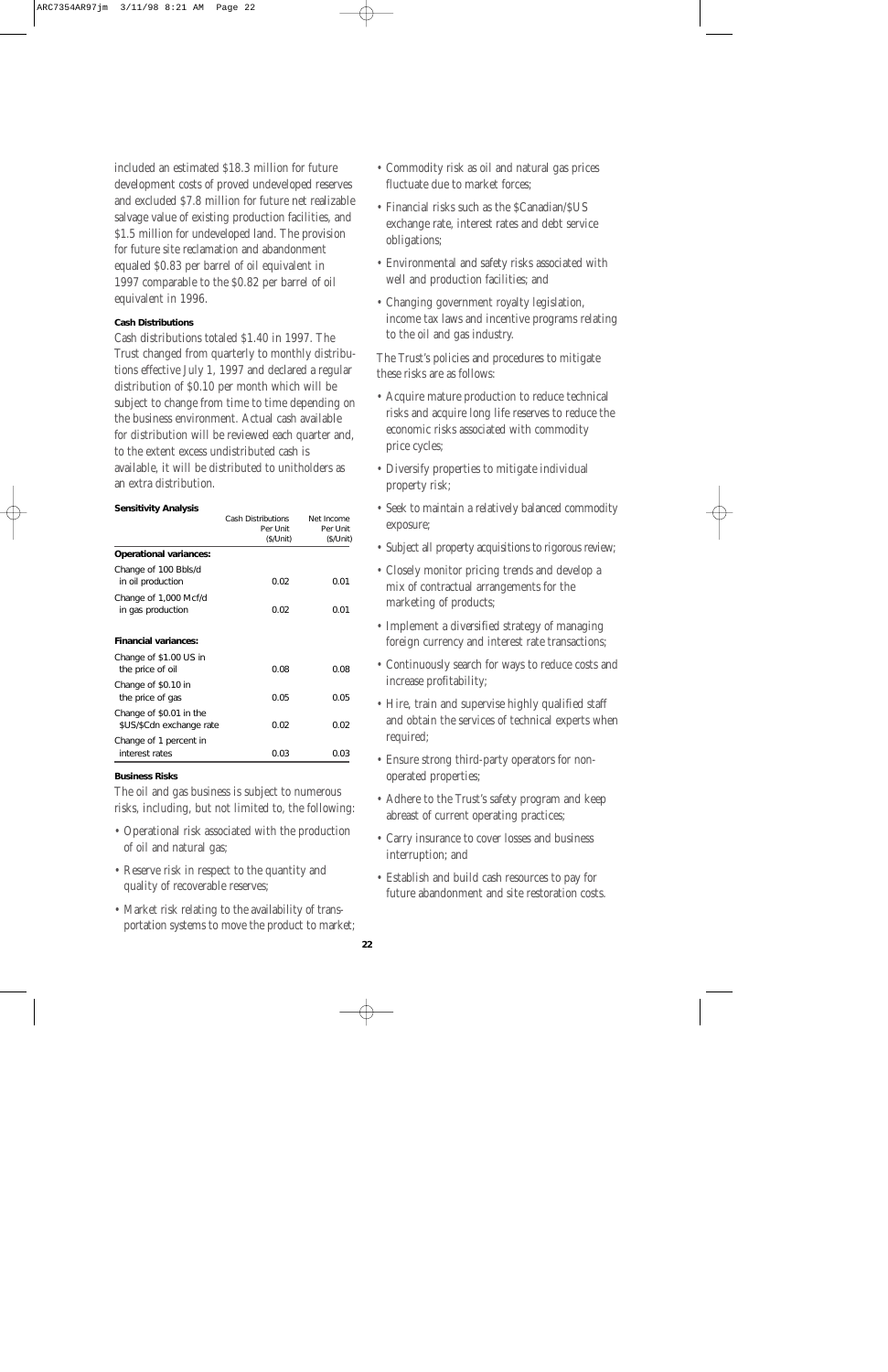#### **Actual to Forecast Comparisons**

| For the nine months ended December 31, 1997                 |            |            |              |         |
|-------------------------------------------------------------|------------|------------|--------------|---------|
| (\$ thousands, except per unit amounts)                     | Actuals    | Forecast   | Variance     | Percent |
| Revenue                                                     |            |            |              |         |
| Oil, natural gas, natural gas liquids and sulphur sales     | 57,771     | 51,262     |              |         |
| Royalties                                                   | (9,649)    | (7,080)    |              |         |
|                                                             | 48,122     | 44,182     | 3,940        | 9%      |
| <b>Expenses</b>                                             |            |            |              |         |
| Operating                                                   | 14,144     | 12,298     |              |         |
| General and administrative                                  | 2,324      | 1,764      |              |         |
| Management fee                                              | 1.040      | 973        |              |         |
| Interest                                                    | 1,797      | 1,308      |              |         |
| Capital taxes                                               | 113        | 42         |              |         |
| Depletion, depreciation and amortization                    | 23,252     | 22,111     |              |         |
|                                                             | 42,670     | 38,496     | 4,174        | 11%     |
| Net income                                                  | 5,452      | 5,686      | (234)        | (4% )   |
| Depletion, depreciation and amortization                    | 23,252     | 22,111     |              |         |
| Cash flow                                                   | 28,704     | 27,797     | 907          | 3%      |
| Disposition of royalty interests                            | 10,074     |            |              |         |
| Discretionary debt repayment                                | (6, 513)   |            |              |         |
| Reclamation fund contributions and actual reclamation costs | (1, 438)   | (1, 195)   |              |         |
| Capital expenditures                                        | (2, 179)   | (2, 289)   |              |         |
| Distributable income                                        | 28,648     | 24,313     | 4,335        | 18%     |
| Per unit distributable income                               | \$<br>1.12 | \$<br>1.02 | \$<br>0.10   | 10%     |
| Current period accruals                                     | (3,047)    | 1,799      |              |         |
| <b>Cash distributions</b>                                   | 25,601     | 26,112     | (511)        | (2%)    |
| Per unit distributions                                      | \$<br>1.00 | \$<br>1.02 | \$<br>(0.02) | (2%)    |

Actual results were consistent with the financial forecast included in the May 9, 1997 prospectus. Additional properties were acquired effective July 1, 1997 which contributed to higher revenues, royalties and operating expenses. The additional properties were partially financed by debt causing interest expense to be higher than forecast.

Cash flow in the nine month period was \$28.7 million or three percent higher than forecast. Cash available for distribution exceeded the forecast as shown above by \$0.10 per unit. Actual distributions were \$0.02 lower than forecast due to the retention of more working capital than originally forecast.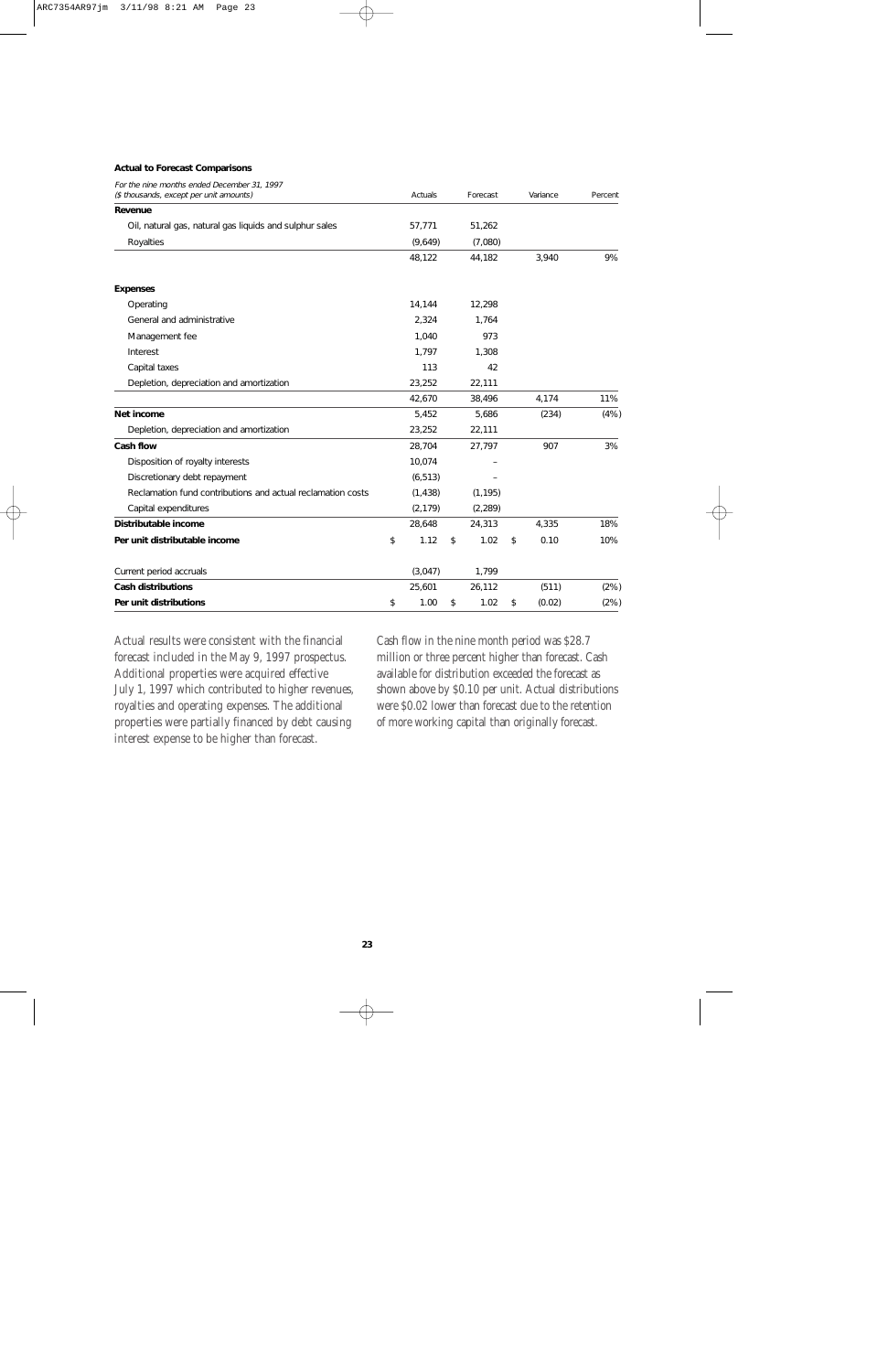#### **MANAGEMENT'S RESPONSIBILITY**

#### **AUDITORS' REPORT**

#### **To the Unitholders of ARC Energy Trust:**

**We have audited the combined balance sheet of ARC Energy Trust as at December 31, 1997 and 1996 and the combined statements of income and accumulated earnings, royalty distributions and accumulated royalty distributions and changes in financial position for the year ended December 31, 1997 and the six month period ended December 31, 1996. These financial statements are the responsibility of the Trust's Management. Our responsibility is to express an opinion on these financial statements based on our audits.**

**We conducted our audits in accordance with generally accepted auditing standards. Those standards require that we plan and perform an audit to obtain reasonable assurance whether the financial statements are free of material misstatement. An audit includes examining, on a test basis, evidence supporting the amounts and disclosures in the financial statements. An audit also includes assessing the accounting principles used and significant estimates made by management, as well as evaluating the overall financial statement presentation.**

**In our opinion, these combined financial statements present fairly, in all material respects, the financial position of the Trust as at December 31, 1997 and 1996 and the results of its operations and the changes in its financial position for the year ended December 31, 1997 and the six month period ended December 31, 1996 in accordance with generally accepted accounting principles.**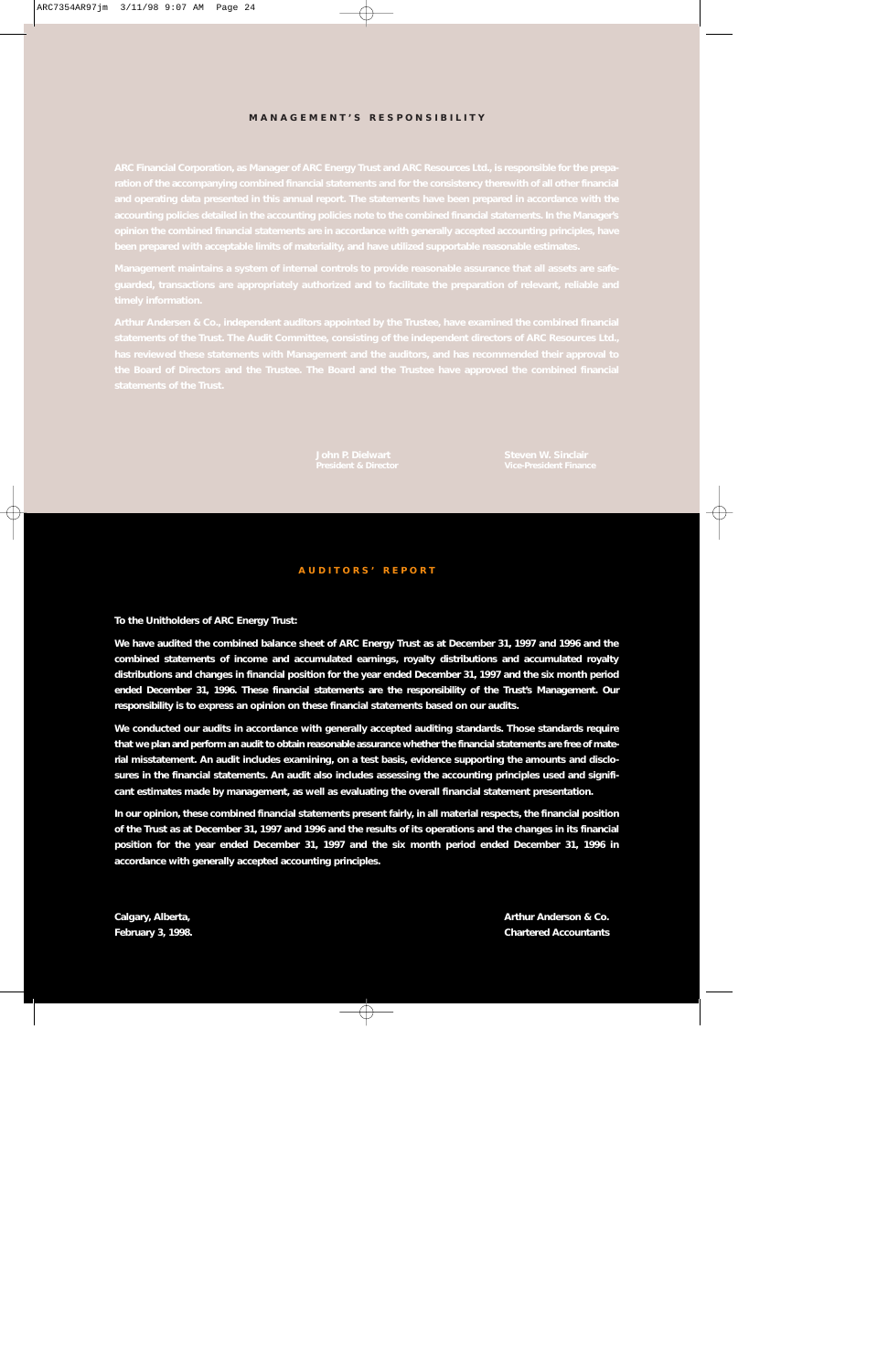#### ENERGY TRUST

#### **COMBINED BALANCE SHEET**

| (\$ thousands)                            | December 31,<br>1997 | December 31,<br>1996 |
|-------------------------------------------|----------------------|----------------------|
| <b>Assets</b>                             |                      |                      |
| Current assets                            |                      |                      |
| Cash                                      | \$<br>2,983          | \$<br>8,132          |
| Accounts receivable                       | 12,767               | 8,109                |
|                                           | 15,750               | 16,241               |
| Reclamation fund (Note 3)                 | 3,016                | 908                  |
| Property, plant and equipment (Note 4)    | 275,402              | 197,676              |
| <b>Total assets</b>                       | \$<br>294,168        | \$<br>214,825        |
| Liabilities                               |                      |                      |
| <b>Current liabilities</b>                |                      |                      |
| Accounts payable and accrued liabilities  | \$<br>8,015          | 6,316<br>\$          |
| Royalty distributions payable             | 2,560                | 8,100                |
| Payable to the Manager (Note 9)           | 528                  | 178                  |
|                                           | 11,103               | 14,594               |
| Long term debt (Note 5)                   | 65,955               | 37,998               |
| Future site reclamation and abandonment   | 4,970                | 1,399                |
| <b>Total liabilities</b>                  | 82,028               | 53,991               |
| Unitholders' equity                       |                      |                      |
| Unitholders' capital (Note 6)             | 243,689              | 168,306              |
| Accumulated earnings                      | 16,273               | 7,108                |
| Accumulated royalty distributions         | (47, 822)            | (14, 580)            |
| Total unitholders' equity                 | 212,140              | 160,834              |
| Total liabilities and unitholders' equity | 294,168<br>\$        | \$<br>214,825        |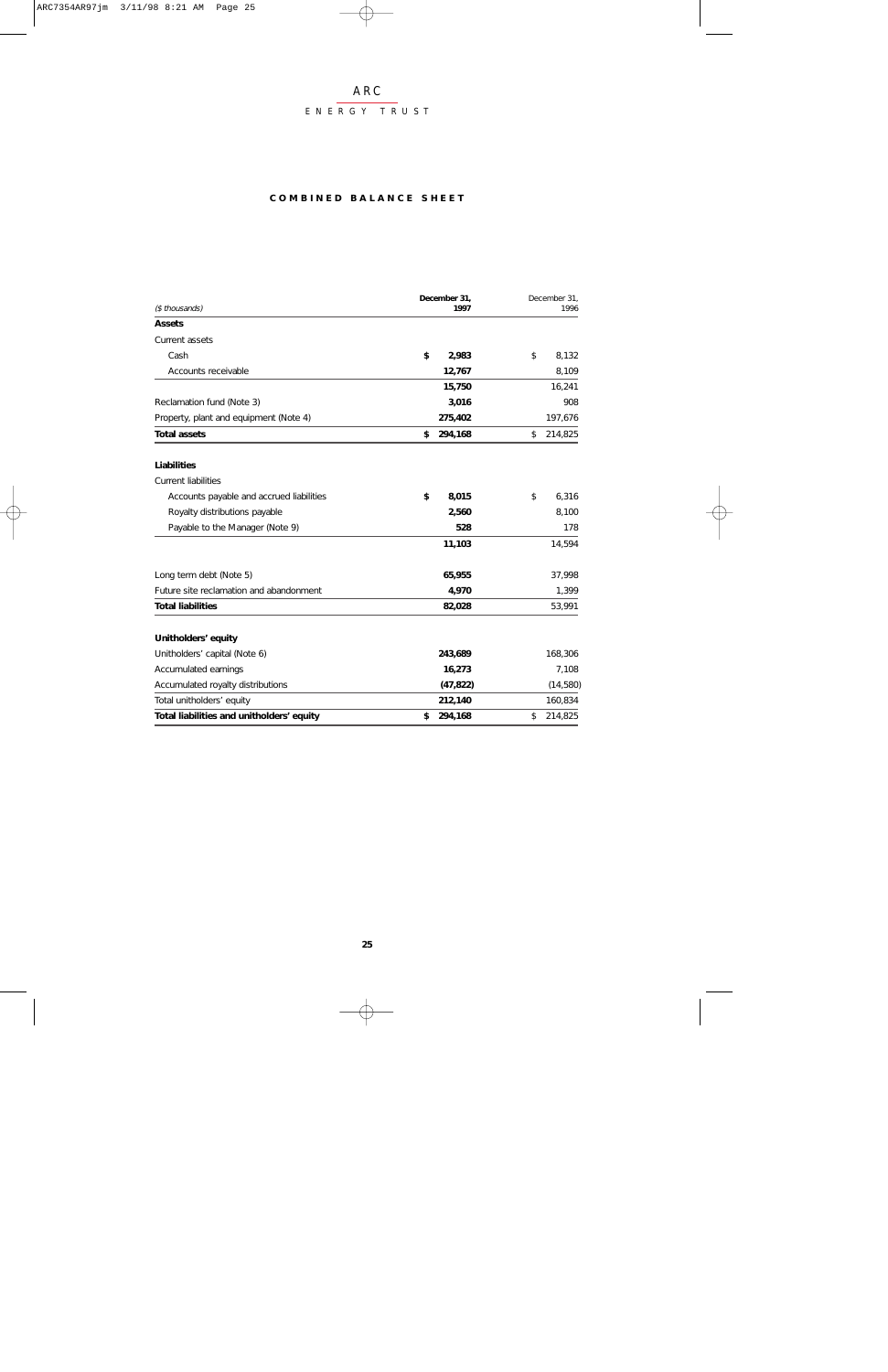#### ENERGY TRUST

#### **COMBINED STATEMENT OF INCOME AND ACCUMULATED EARNINGS**

| (\$ thousands)                                          | Year ended<br>December 31,<br>1997 | Six months ended<br>December 31,<br>1996 |
|---------------------------------------------------------|------------------------------------|------------------------------------------|
| Revenue                                                 |                                    |                                          |
| Oil, natural gas, natural gas liquids and sulphur sales | \$<br>74,103                       | \$<br>31,908                             |
| Royalties                                               | (12, 254)                          | (5,057)                                  |
|                                                         | 61,849                             | 26,851                                   |
| <b>Expenses</b>                                         |                                    |                                          |
| Operating                                               | 17,760                             | 6,274                                    |
| General and administrative (Note 9)                     | 2,735                              | 652                                      |
| Management fee (Note 9)                                 | 1,351                              | 628                                      |
| Interest on long term debt                              | 2,109                              | 920                                      |
| Capital taxes (Note 8)                                  | 137                                | 62                                       |
| Depletion, depreciation and amortization                | 28,592                             | 11,207                                   |
|                                                         | 52,684                             | 19,743                                   |
| Net income                                              | 9,165                              | 7,108                                    |
| Accumulated earnings, beginning of period               | 7,108                              |                                          |
| Accumulated earnings, end of period                     | \$<br>16,273                       | 7,108<br>\$                              |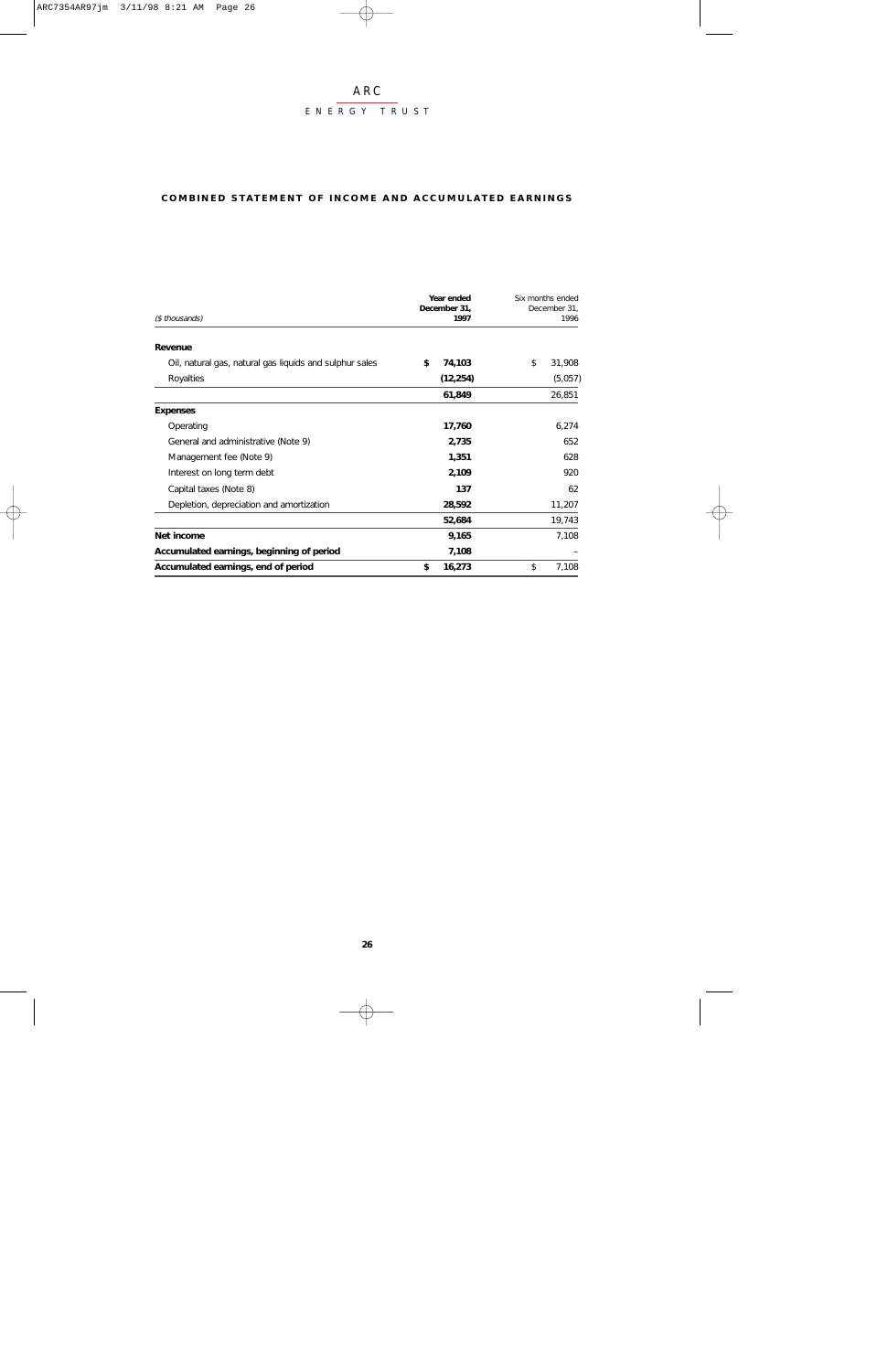#### ENERGY TRUST

#### **COMBINED STATEMENT OF ROYALTY DISTRIBUTIONS AND ACCUMULATED ROYALTY DISTRIBUTIONS**

|            |                                                        | Year ended<br>December 31, | Six months ended<br>December 31, |
|------------|--------------------------------------------------------|----------------------------|----------------------------------|
|            | (\$ thousands, except for per unit amounts)            | 1997                       | 1996                             |
| Net income |                                                        | \$<br>9,165                | \$<br>7,108                      |
|            | Depletion, depreciation and amortization               | 28,592                     | 11,207                           |
|            | Cash from operations                                   | 37,757                     | 18,315                           |
|            | Cash from operations (99 percent)                      | 37,380                     | 18,131                           |
| Add:       | General and administrative expense reimbursement       |                            |                                  |
|            | (residual 1%)                                          | 377                        | 184                              |
|            | Disposition of royalty interests                       | 10,074                     |                                  |
| Deduct:    | Capital expenditures                                   | (3, 324)                   | (1, 166)                         |
|            | Discretionary debt repayment                           | (6, 513)                   |                                  |
|            | Reclamation fund contributions and                     |                            |                                  |
|            | actual reclamation costs                               | (2, 143)                   | (954)                            |
|            | Current period accruals                                | (2,609)                    | (1,615)                          |
|            | <b>Royalty distributions</b>                           | 33,242                     | 14,580                           |
|            | Accumulated royalty distributions, beginning of period | 14,580                     |                                  |
|            | Accumulated royalty distributions, end of period       | \$<br>47,822               | \$<br>14,580                     |
|            |                                                        |                            |                                  |
|            | Royalty distributions per unit                         | \$<br>1.40                 | \$<br>0.81                       |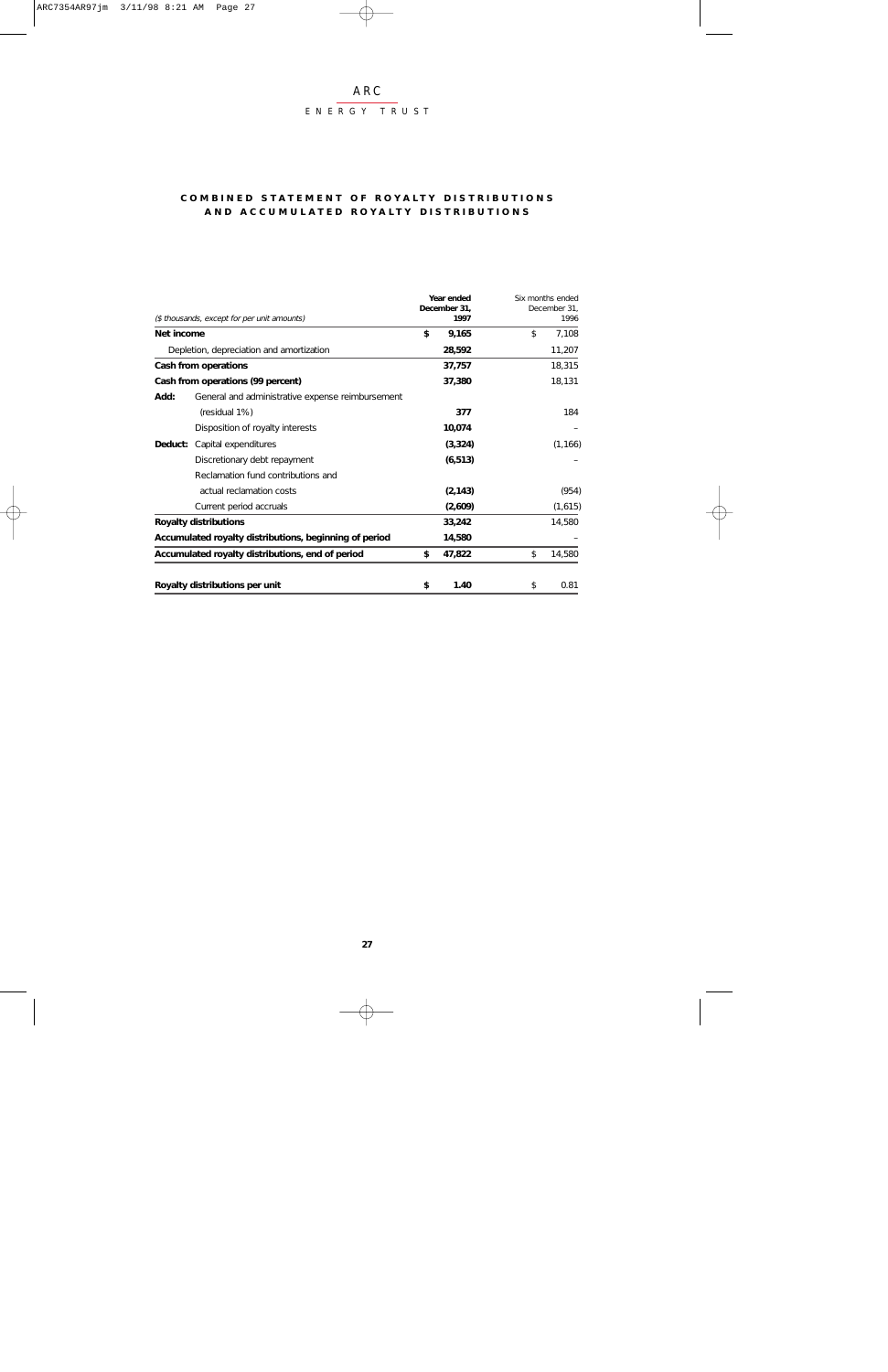#### ENERGY TRUST

#### **COMBINED STATEMENT OF CHANGES IN FINANCIAL POSITION**

|                                                 | Year ended<br>December 31, |             |
|-------------------------------------------------|----------------------------|-------------|
| (\$ thousands)                                  | 1997                       | 1996        |
| <b>Operating activities</b>                     |                            |             |
| Net income                                      | \$<br>9,165                | \$<br>7.108 |
| Add items not involving cash:                   |                            |             |
| Depletion, depreciation and amortization        | 28,592                     | 11,207      |
|                                                 | 37,757                     | 18,315      |
| Increase in non-cash working capital            | (8, 149)                   | 6,485       |
|                                                 | 29,608                     | 24,800      |
| <b>Financing activities</b>                     |                            |             |
| Issue of Trust units, net of expenses           | 75,383                     | 168,306     |
| Increase in long term debt, net                 | 27,957                     | 37,998      |
| Royalty distributions                           | (33, 242)                  | (14, 580)   |
|                                                 | 70,098                     | 191,724     |
| <b>Investing activities</b>                     |                            |             |
| Acquisition of properties, net                  | (93, 962)                  | (206, 231)  |
| Reclamation fund contributions and expenditures | (2, 138)                   | (959)       |
| Purchase of capital assets                      | (8, 755)                   | (1,202)     |
|                                                 | (104, 855)                 | (208, 392)  |
| Increase (decrease) in cash                     | (5, 149)                   | 8,132       |
| Cash, beginning of period                       | 8,132                      |             |
| Cash, end of period                             | 2,983<br>\$                | 8,132<br>\$ |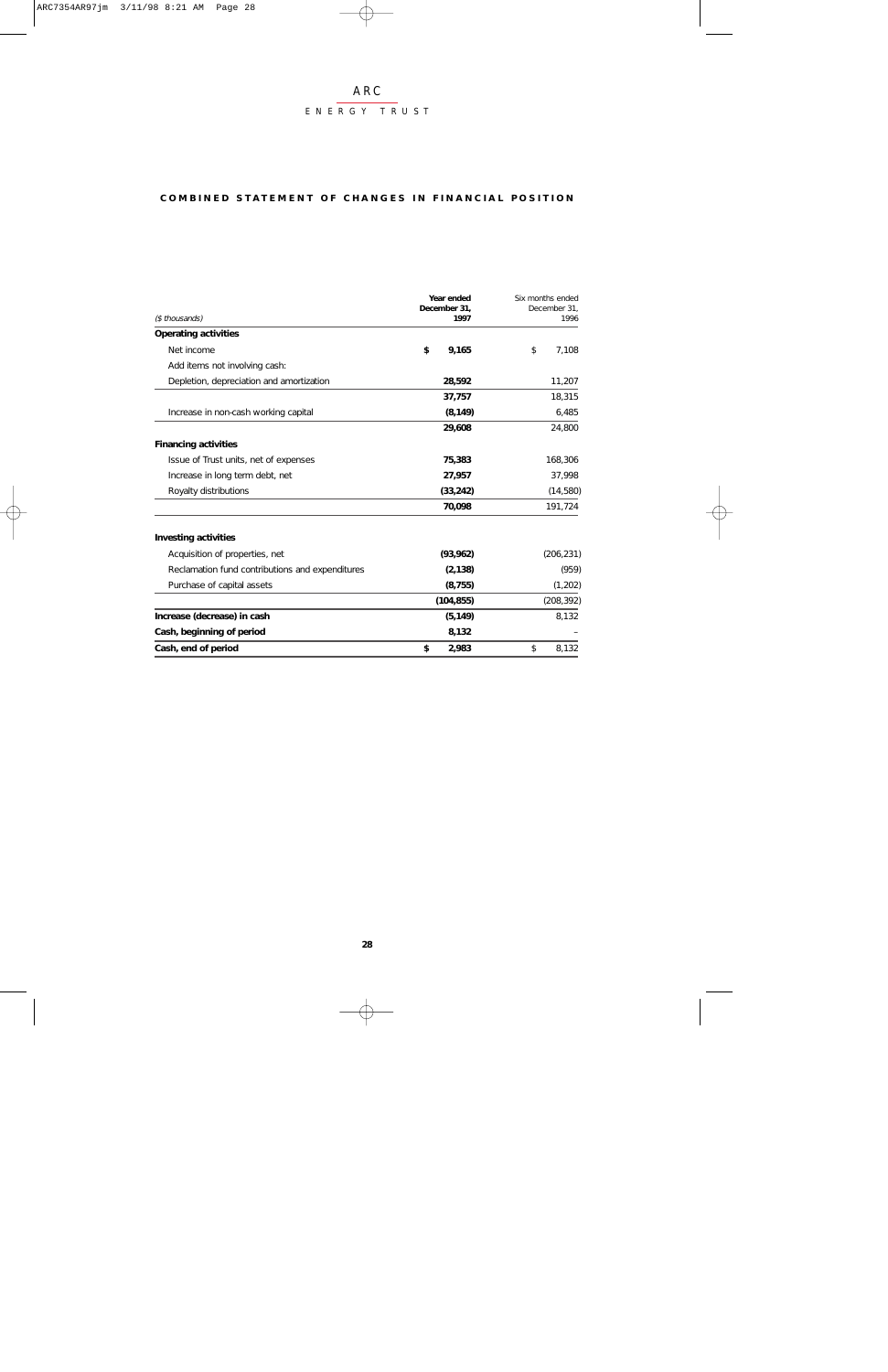#### ARC ENERGY TRUST

#### **NOTES TO THE COMBINED FINANCIAL STATEMENTS**

December 31, 1997 and 1996

#### **1. Structure of the Trust**

ARC Energy Trust ("the Trust") is a closed-end investment trust formed under the laws of the Province of Alberta pursuant to a trust indenture (the "Trust Indenture") dated May 7, 1996 between the Trust and Montreal Trust Company of Canada (the "Trustee"). The beneficiaries of the Trust, which commenced operations on July 11, 1996, are the holders of the Trust units (the "Unitholders"). Operations of the Trust consist of acquiring and holding, as the Trust's principal asset, a royalty in the properties of ARC Resources Ltd. ("ARC Resources").

ARC Resources acquires oil and gas properties and grants a royalty to the Trust. The royalty in producing oil and gas properties acquired from ARC Resources effectively transfers the economic interest in the properties acquired by ARC Resources to the Trust. The royalty constitutes a contractual interest in revenues from the oil and gas properties owned by ARC Resources but does not confer ownership in the underlying resource properties.

#### **2. Summary of Accounting Policies**

The Trust's financial statements have been prepared following accounting policies generally accepted in Canada. The preparation of financial statements requires management to make estimates and assumptions that affect the reported amounts of assets and liabilities and disclosure of contingent assets and liabilities at the date of the combined financial statements, and revenues and expenses during the reporting period. Actual results could differ from those estimated. In particular, the amount recorded for depletion and depreciation of the petroleum and natural gas properties and for site restoration and reclamation are based on estimates of reserves and future costs. By their nature, these estimates and those related to the future cash flows used to assess impairment, are subject to measurement uncertainty and the impact on the financial statements of future periods could be material.

The following significant accounting policies are presented to assist the reader in evaluating these statements.

#### **Basis of accounting**

The Trust's combined financial statements include the accounts of the Trust and the accounts of ARC Resources. All inter-entity transactions have been eliminated.

#### **Financial instruments**

Financial instruments of the Company consist mainly of the accounts receivable, reclamation fund investments, accounts payable and accrued liabilities and the long term bank debt. Except where disclosed otherwise, as at December 31, 1997 and December 31, 1996 there are no significant differences between the carrying values of these amounts and their estimated market values.

#### **Property, plant and equipment**

The Trust follows the full cost method of accounting. All costs of acquiring oil and natural gas properties and related development costs are capitalized and accumulated in one cost center. Maintenance and repairs are charged against earnings, and renewals and enhancements which extend the economic life of the property, plant and equipment are capitalized. Gains and losses are not recognized upon disposition of oil and natural gas properties unless such a disposition would alter the rate of depletion by 20 percent or more.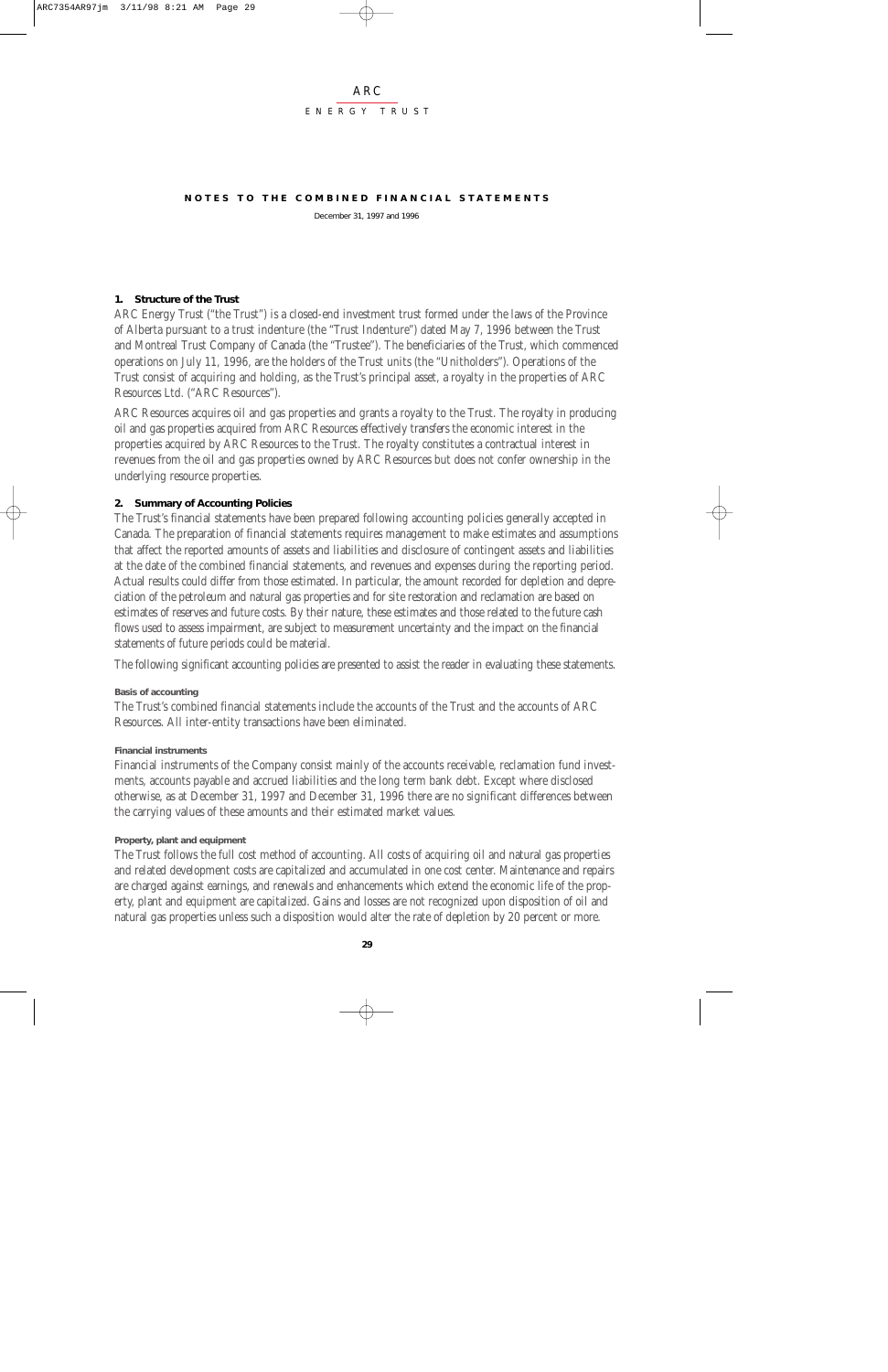#### **Depletion, depreciation and amortization**

Depletion of petroleum and natural gas properties and depreciation of production equipment, except for major gas plant facilities which are depreciated on a straight-line basis over their estimated useful life, are calculated on the unit-of-production method based on:

- a) total estimated proved developed and undeveloped reserves net of royalties;
- b) total capitalized costs plus estimated future development costs of proved undeveloped reserves less estimated salvage value of production equipment and facilities after the proved reserves are fully produced; and
- c) relative volumes of oil and natural gas reserves and production converted at the energy equivalent conversion ratio of six thousand cubic feet of natural gas to one barrel of oil.

Future site reclamation and abandonment provisions are calculated on the unit-of-production method. Actual site reclamation costs are charged against the future site reclamation and abandonment liability.

#### **Ceiling test**

The Trust places a limit on the aggregate cost of property, plant and equipment which may be carried forward for amortization against revenues of future periods (the "ceiling test"). The ceiling test is a cost recovery test whereby the capitalized costs less accumulated depletion, depreciation and site reclamation are limited to an amount equal to estimated undiscounted future net revenues from proved reserves less recurring general and administrative expenses, site reclamation management fees, future financing costs and income taxes. Average prices received over the last year are used in estimating future net revenues. Any capitalized costs in excess of the ceiling test limitation are charged to earnings in the period. As at December 31, 1997 the ceiling test calculation resulted in future net revenues, net of costs noted above, exceeding the capitalized costs utilizing both average prices received over the year and prices in effect as at December 31, 1997.

#### **Income taxes**

The *Income Tax Act (Canada)* requires that the Trust compute its income or loss for a taxation year as though it were an individual. The taxation year of the Trust is the calendar year. Each year the Trustee has agreed to designate the full amount of taxable income to the Unitholders (less any amount the Trust may want to bring into income to utilize available deductions and loss carryforwards). As such, no accounting for deferred income taxes is provided in these combined financial statements as future tax liabilities will be borne by the Unitholders.

Periodically, current taxes may result in ARC Resources depending on the timing of income tax deductions and the timing of debt repayments. Should these taxes prove to be unrecoverable, they will be deducted from royalty distributions in accordance with the Royalty Agreement.

#### **3. Reclamation Fund**

|                                                    | December 31, | December 31, |
|----------------------------------------------------|--------------|--------------|
| (\$ thousands)                                     | 1997         | 1996         |
| Opening balance                                    | 908          |              |
| Contributions net of actual site reclamation costs | 2,081        | 904          |
| Interest income on fund                            | 27           | 4            |
| Ending balance                                     | 3.016        | 908          |

A reclamation fund requiring a minimum annual contribution of \$1.9 million was established by the Trust to finance future site reclamation and abandonment costs. The contributions were increased in 1997 due to the property acquisitions made during the year. The Board has approved contributions over a 20 year period which result in future contributions of \$2.4 million per year less current year site reclamation costs based on properties owned as of December 31, 1997. Contributions to the reclamation fund have been deducted from cash distributions to the Unitholders.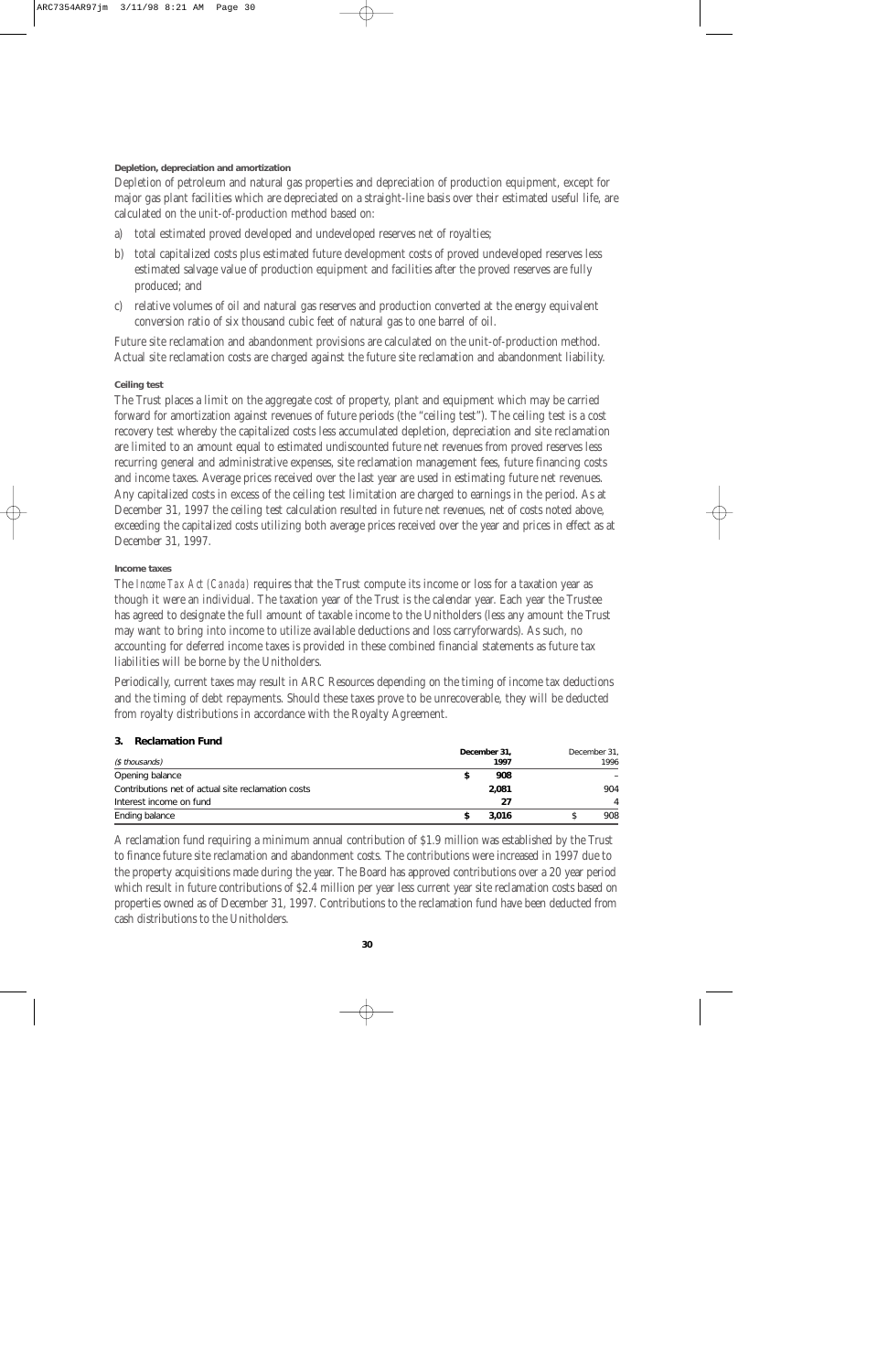#### **4. Property, Plant and Equipment**

| (\$ thousands)                         | December 31,<br>1997 | December 31,<br>1996 |
|----------------------------------------|----------------------|----------------------|
| Property, plant and equipment at cost  | \$310.150            | 207.433              |
| Accumulated depletion and depreciation | (34.748)             | (9, 757)             |
| Property, plant and equipment, net     | 275.402              | 197.676              |

The calculation of 1997 depletion and depreciation included an estimated \$18.3 million (\$8.0 million in 1996) for future development costs of proved undeveloped reserves and excluded \$7.8 million (\$7.0 million in 1996) for future net realizable value of production equipment and facilities along with \$1.5 million (\$1.8 million in 1996) for unevaluated petroleum and natural gas properties.

#### **5. Long Term Debt**

Long term debt consists of a demand revolving credit facility with the Royal Bank of Canada to a maximum of \$100 million. The credit facility is reviewed by the Bank each year by July 1 in order to extend the revolving period for another year. In the event that the revolving period is not extended the principal amount of the loan is repayable over five years in equal quarterly instalments.

The loan bears interest at bank prime (6 percent at December 31, 1997, 4.75 percent at December 31, 1996) or at the Company's option, Bankers' Acceptance plus 6/10 of 1 percent.

The loan is the legal obligation of ARC Resources which has granted security in the form of a floating charge on all lands and an assignment and negative pledge on specific oil and gas properties. The Unitholders have no direct liability to ARC Resources should the properties securing this debt generate insufficient revenue to repay this loan. The payment of the principal and interest are allowable deductions in the calculation of the royalty available for distribution to the Unitholders.

#### **6. Unitholders' Capital**

Under the Trust's initial public offering 18 million of the 650 million authorized Trust units were issued at \$10 per unit, for net proceeds of \$168.3 million after issue costs. Under the Trust Unit Incentive Plan options for 925,000 of a maximum 1,500,000 Trust units reserved for issuance were issued to the Manager and the independent directors, exercisable within a five year period. The options are non-transferable and non-assignable and the options have an exercise price of \$10.00. The 500,000 options granted to the Manager will terminate upon the earlier of five years from the date of grant and termination of the Management Agreement.

During 1997, the Trust issued 1.1 million special warrants at \$11.00 per warrant which were converted into units for no additional consideration under a private placement, and closed a public issue of 6.5 million units at \$10.45 per unit for net proceeds of \$75.3 million after issue costs.

#### **Number of Trust Units**

|                                                             | Number of               |  |              |
|-------------------------------------------------------------|-------------------------|--|--------------|
|                                                             | Trust Units (thousands) |  | \$ thousands |
| Initial public offering and balance as at December 31, 1996 | 18,000                  |  | 168.306      |
| Private placement of special warrants                       | 1.100                   |  | 11.466       |
| Public offering                                             | 6.500                   |  | 63.877       |
| Exercise of directors' options                              | 4                       |  | 40           |
| Balance as at December 31, 1997                             | 25.604                  |  | 243.689      |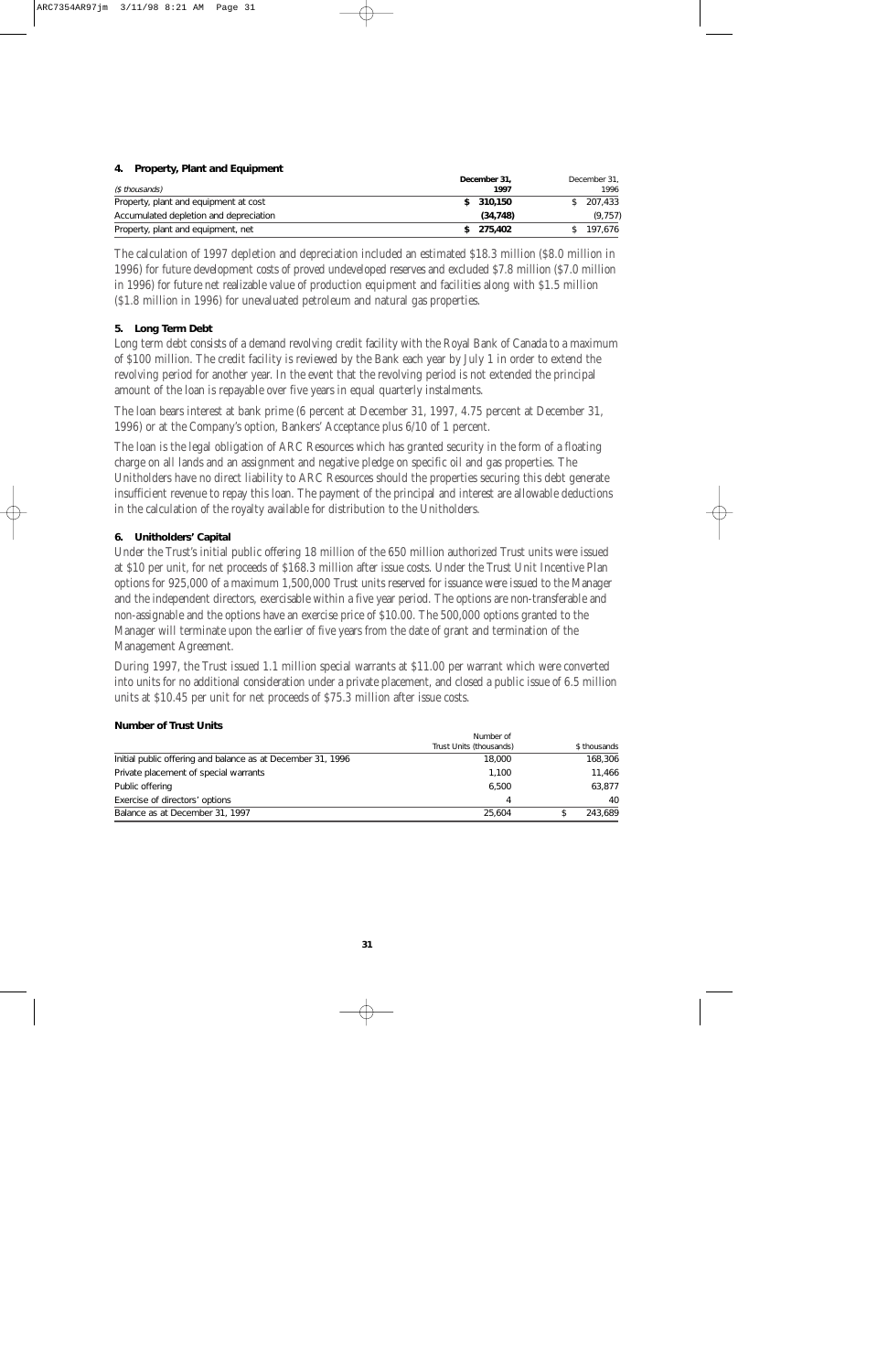#### **7. Net Income and Cash Flow From Operations per Unit**

|                                                  | December 31, |  | December 31, |  |
|--------------------------------------------------|--------------|--|--------------|--|
|                                                  | 1997         |  | 1996         |  |
| Net income - basic                               | 0.40         |  | 0.40         |  |
| - fully diluted                                  | 0.40         |  | 0.40         |  |
| Cash flow from operations <sup>(1)</sup> - basic | 1.65         |  | 1.01         |  |
| - fully diluted                                  | 1.62         |  | 0.98         |  |

(1) Calculated by adding depletion, depreciation and amortization back to net income and dividing by the number of units

The fully diluted per share calculations include imputed interest at 8 percent per annum on the proceeds from the exercise of unit options.

#### **8. Taxes**

ARC Resources is subject to both the large corporations tax and income taxes. No current income taxes were payable in 1997 but \$137,000 (1996 – \$62,000) of large corporations tax was payable at year end, and deducted from royalty distributions.

| (\$ thousands)                                     | December 31,<br>1997 | December 31,<br>1996 |
|----------------------------------------------------|----------------------|----------------------|
| Canadian oil & gas property expense <sup>(1)</sup> | 199,116              | 154,464              |
| Issue costs and management fee <sup>(2)</sup>      | 1.676                | 2,186                |
| Total tax pools                                    | 200.792              | 156.650              |

(1) Deductible at 10 percent per year on the declining balance

(2) Deductible over five years

#### **9. Related Party Transactions**

A management agreement was signed on July 11, 1996 with ARC Financial Corporation ("the Manager") to provide management, advisory and administration services. The fees payable to the Manager include a fee equal to 3 percent of net production revenue; and fees of 1.5 percent and 1.25 percent of the purchase price of acquisitions and the selling price of dispositions, respectively.

A management fee of \$1.45 million was paid to the Manager in July 1996 upon the closing of the Mobil property acquisition. This amount has been capitalized for accounting purposes as part of Property, Plant and Equipment. In 1997, total acquisition and disposition fees paid to the Manager were \$1,639,000.

The Manager was reimbursed \$2,578,000 in 1997 (\$586,000 in 1996) for general and administrative expenses incurred on behalf of the Trust.

During 1997, in connection with the acquisition of oil and gas properties, a company which was controlled by the same company that controls the Manager sold its 10.5 percent interest in the properties to the Trust for \$3.6 million. The acquisition price to the Trust was based on the same reserve value, and on the same terms and conditions, as agreed to with the independent owner of the remaining 89.5 percent interest in the properties.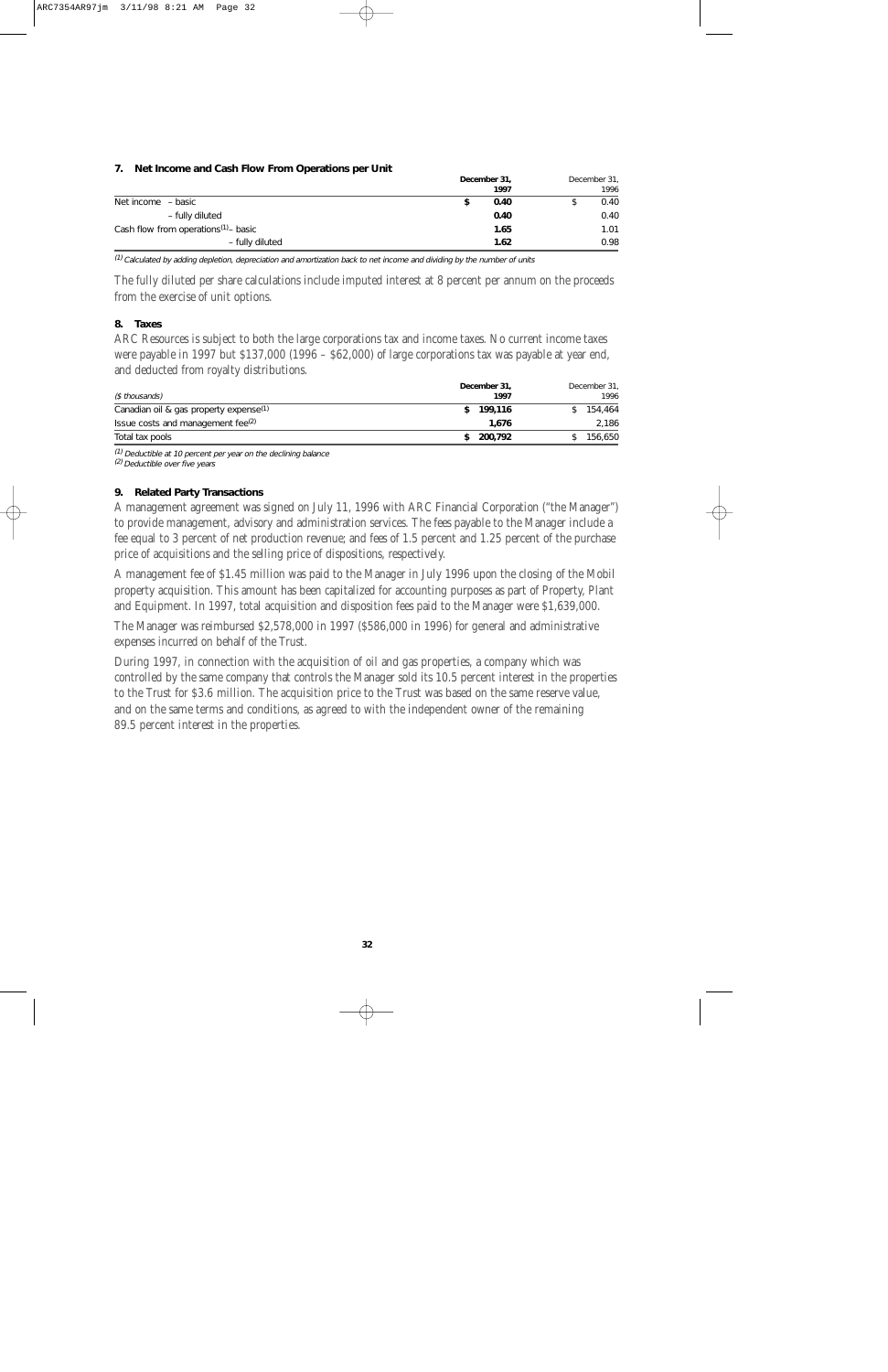#### **CORPORA TE INFORMATION**

**Directors, Officers and Senior Personnel of ARC Resources Ltd.**

Walter DeBoni (1) *Chairman*

Mac H. Van Wielingen *Director, Vice-Chairman and Chief Executive Officer*

John P. Dielwart *Director and President*

John M. Beddome (1) *Director*

Frederic C. Coles (1) *Director*

Michael M. Kanovsky (1) *Director*

John M. Stewart *Director*

Allan R. Twa *Secretary*

Nancy V. Lever *Senior Vice-President, Planning*

Steven W. Sinclair *Vice-President, Finance*

Doug J. Bonner *Vice-President, Engineering*

Susan D. Healy *Manager, Land*

Myron M. Stadnyk *Manager, Operations*

*(1) Member of Audit Committee*

#### **Abbreviations**

| Bbl                       | barrels                            |
|---------------------------|------------------------------------|
| Mbbls                     | thousand barrels                   |
| Bbls/d                    | barrels per day                    |
| Mcf                       | million cubic feet                 |
| Mmcf/d                    | million cubic feet per day         |
| Bcf                       | billion cubic feet                 |
| Boe                       | barrels of oil equivalent          |
| Mboe                      | thousand barrels of oil equivalent |
| Boe/d                     | barrels of oil equivalent per day  |
| Barrel of oil equivalence | $10$ Mcf = 1 Bbl                   |

#### **Trustee**

Montreal Trust Company of Canada Corporate Trust Department 600, 530 – 8th Avenue S.W. Calgary, Alberta T2P 3S8

**Bankers**

Royal Bank of Canada Calgary, Alberta

**Auditors**

Arthur Andersen & Co. Calgary, Alberta

**Engineering Consultants**

Gilbert Laustsen Jung Associates Ltd. Calgary, Alberta

Sproule Associates Limited Calgary, Alberta

**Legal Counsel**

Burnet, Duckworth & Palmer Calgary, Alberta

**Stock Exchange Listing**

The Toronto Stock Exchange Trading Symbol: AET.UN

**Executive Office**

ARC Energy Trust c/o ARC Financial Corporation Suite 4300, 400 – 3rd Avenue S.W. Calgary, Alberta T2P 4H2 Telephone: (403) 292-0680 Toll Free in Canada: 1-888-ARC-4900 1-888-272-4900 Facsimile: (403) 292-0577

**For Investor Information Contact:**

Steven W. Sinclair *Vice-President, Finance*